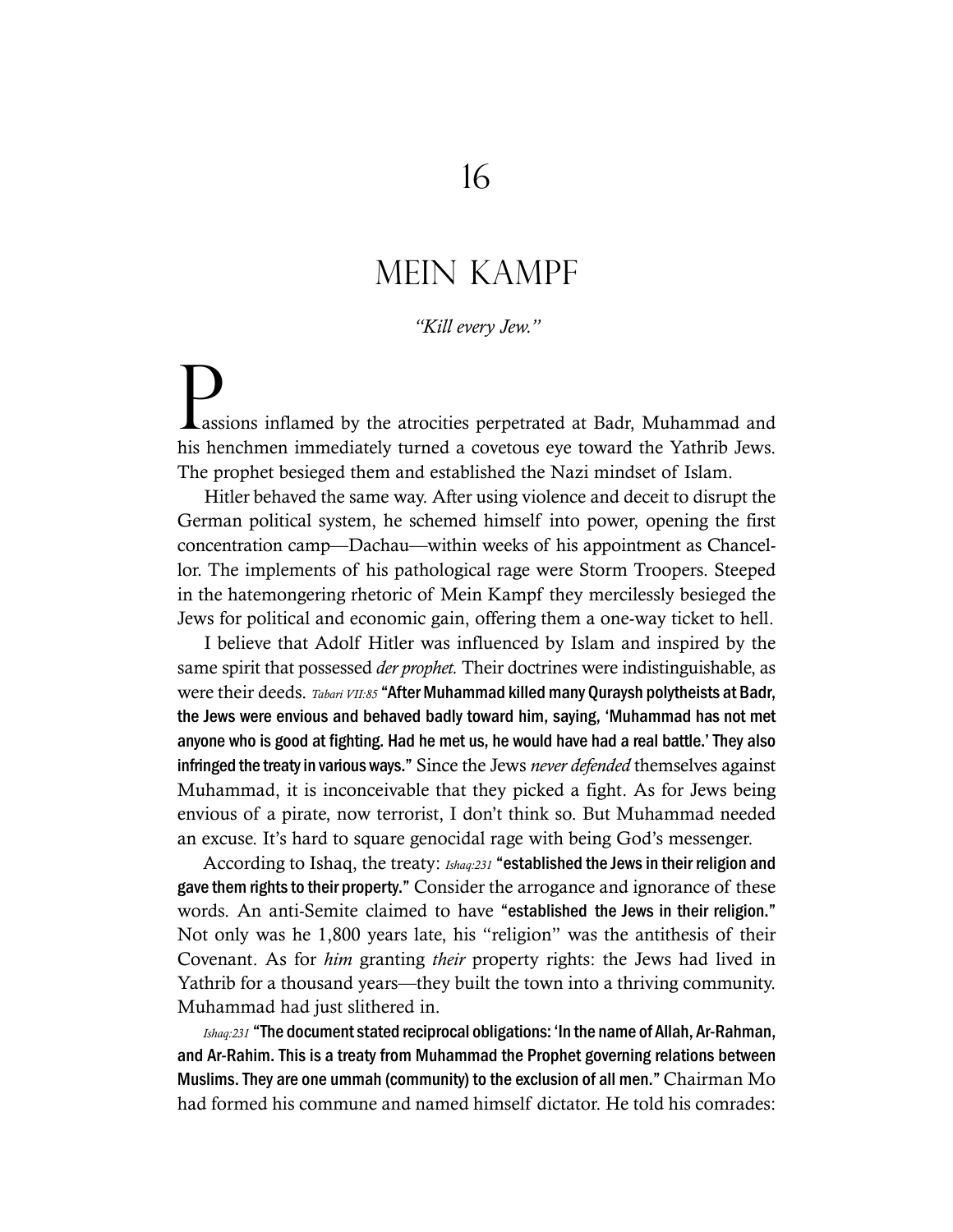"Believers are friends of one another to the exclusion of all outsiders. No separate peace shall be made when Muslims are fighting in Allah's Cause and Muslims must avenge bloodshed in Allah's Cause." So far it's intolerant, violent, and dictatorial. "Whenever you differ about a matter it must be referred to Allah and Muhammad." But since Allah never spoke, obeying the latter sufficed.

*Ishaq:232* "The Jews shall contribute to the cost of war so long as they are fighting alongside the believers. The Jews have their religion, the Muslims have theirs." Holy camel wreck, don't these boys think? Allah and Muhammad have told us a hundred times that Judaism was Islam. The Torah was said to have been Islamic scripture foretelling the blessed arrival of the Arab prophet.

But not to worry about these little religious misunderstandings, Muhammad had become a warlord. "None of them shall go out to war unless they have Muhammad's permission. The Jews must pay, however, for as long as the war lasts. If any dispute or controversy should arise it must be referred to Allah and Muhammad, His Apostle. If the Jews are called to make peace they must, except in the case of Holy War. Allah approves of this document. Fear Allah, and Muhammad is the Apostle of Allah." The manifesto was signed with these egotistical words: *Ishaq:233* "Allah's Apostle, the Lord of the Muslims, Leader of the Allah Fearing, Messenger of the Lord of the Worlds, the Peerless and Unequalled." The egotistical Hitler had nothing on this guy.

The political treaty was allegedly drawn up after Muhammad's fifty "Emigrants" invaded Yathrib, a town of some forty thousand inhabitants. Muslims claim that the Jews, who were craftsmen, merchants, and farmers, not warriors, signed the quasi-military accord. Further, they attest that the Jews agreed to acquiesce to Muhammad's supreme authority on all matters. But since the 2nd surah said that the Jews had mocked Muhammad's every word, a total suspension of reason is required to trust this absurd position.

And let's be clear. By the seventh century the Jews had been pummeled by the best and sent into diaspora, away from their land. They had no army, and it had been 900 years since they had last scored a military victory. So the reason the first Muslims tried so hard to establish this impossible scenario was that Muhammad's behavior toward the Jews was impossible to justify without it. And the prophet's wanton behavior must be excused, or at least explained, or he couldn't have been a prophet.

The real motivation for what was about to occur was directly related to the failure of Badr. The caravan got away. Muhammad needed money. The 8<sup>th</sup> surah was named "The Spoils of War" because Islam was being established through piracy. The sword had replaced words. And once a mercenary machine is built, it must be fed. Its ravenous appetite requires ever larger and more frequent fixes.

And the Jews were right in a way. Badr was an over-hyped temper tantrum in a man-sized sandbox. It was a clash of misfits and merchants, not titans. Muhammad, in an effort to establish his authority, oversold the whole bloody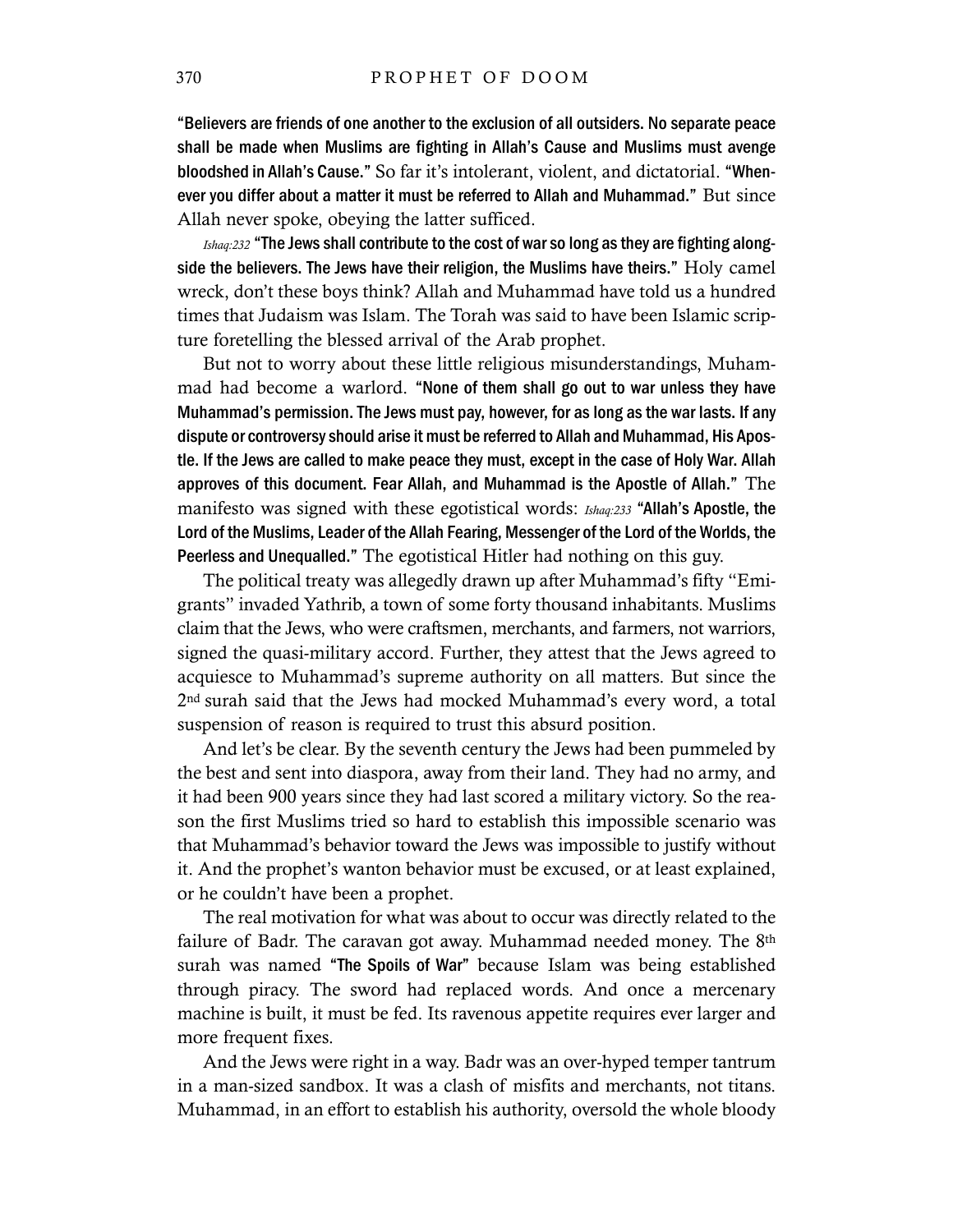affair. A thousand angels in white turbans decapitating out-of-shape businessmen was a little hard to swallow.

Ishaq reports: *Tabari VII:85/Ishaq:363* "What happened to the Banu Qaynuqa [the wealthiest Jewish tribe in Yathrib] was that Muhammad assembled them in their Marketplace and said, 'Jews, beware lest Allah brings on you the kind of vengeance which He brought on the Quraysh. Accept Islam [submit] and become Muslims [surrender]. You know that I am a Prophet. You will find me in your Scriptures and in Allah's Covenant with you.'" Muhammad was proclaiming himself to be the Messiah, once again. Yet in actuality, he had become the seventh-century embodiment of the Anti-Christ.

Let's compare Muhammad and Yahshua to see who better reflected the nature of the Biblical God, and thus had Messianic qualities. Based upon the Scriptures, Yahshua was the perfect reflection of Yahweh. He was loving, rational, miraculous, prophetic, truthful, sacrificial, and wise. Everything he said and did was in perfect harmony with the Torah, Psalms, and Prophets. He neither abused, attacked, enslaved, nor robbed anyone. Anger was demonstrated only when it was justified—and even then it was directed against religious institutions, not men. He hated false doctrines, false gods, and false prophets to be sure. These things separated men from him. Yahshua was like Yahweh because he *is* Yahweh.

Muhammad, in contrast, was the perfect reflection of Allah. Like his spirit, he was lustful and hateful; he couldn't perform a miracle. Nor could he conceive or fulfill a prophecy. He was irrational, deceitful, self-serving, violent, and foolish. Everything he said was a gross corruption of the Bible or a regurgitated version of his pagan past. Anger was his trademark, and he despised anyone who challenged him. He led billions away from Yahweh. He abused tens-ofthousands—stealing property, raping women, selling children into slavery, and massacring men. Muhammad was like Allah because he *was* Allah.

Recognizing this, *Tabari VII:85/Ishaq:363* "The Jews of the Banu Qaynuqa replied, 'Muhammad, do you think that we are like your people? Do not be deluded by the fact that you met a people with no knowledge and you made good use of your opportunity.'" The Jews knew right from wrong because they were literate and schooled in their Scriptures. They knew that Muhammad was a charlatan, a false prophet pursuing his own ambition. Pirate and terrorist didn't mesh with the Biblical profile of a prophet, much less the Messiah.

But as with all insecure liars, Muhammad attacked those who had the will and sense to expose him. *Ishaq:363* "Say to those who do not believe you: 'You will be vanquished and gathered into Hell, an evil resting place. You have already had a sign by way of the two forces which met, the Apostle's Companions and the Quraysh. One side fought in Allah's Cause. Verily that was an example for the discerning.'" Indeed it was. And that's why understanding Badr is essential if we are to discern the truth about Muhammad and thereby predict how Muslims will respond today.

Although we are never told how or why, Islamic apologists insist: *Tabari VII:85/*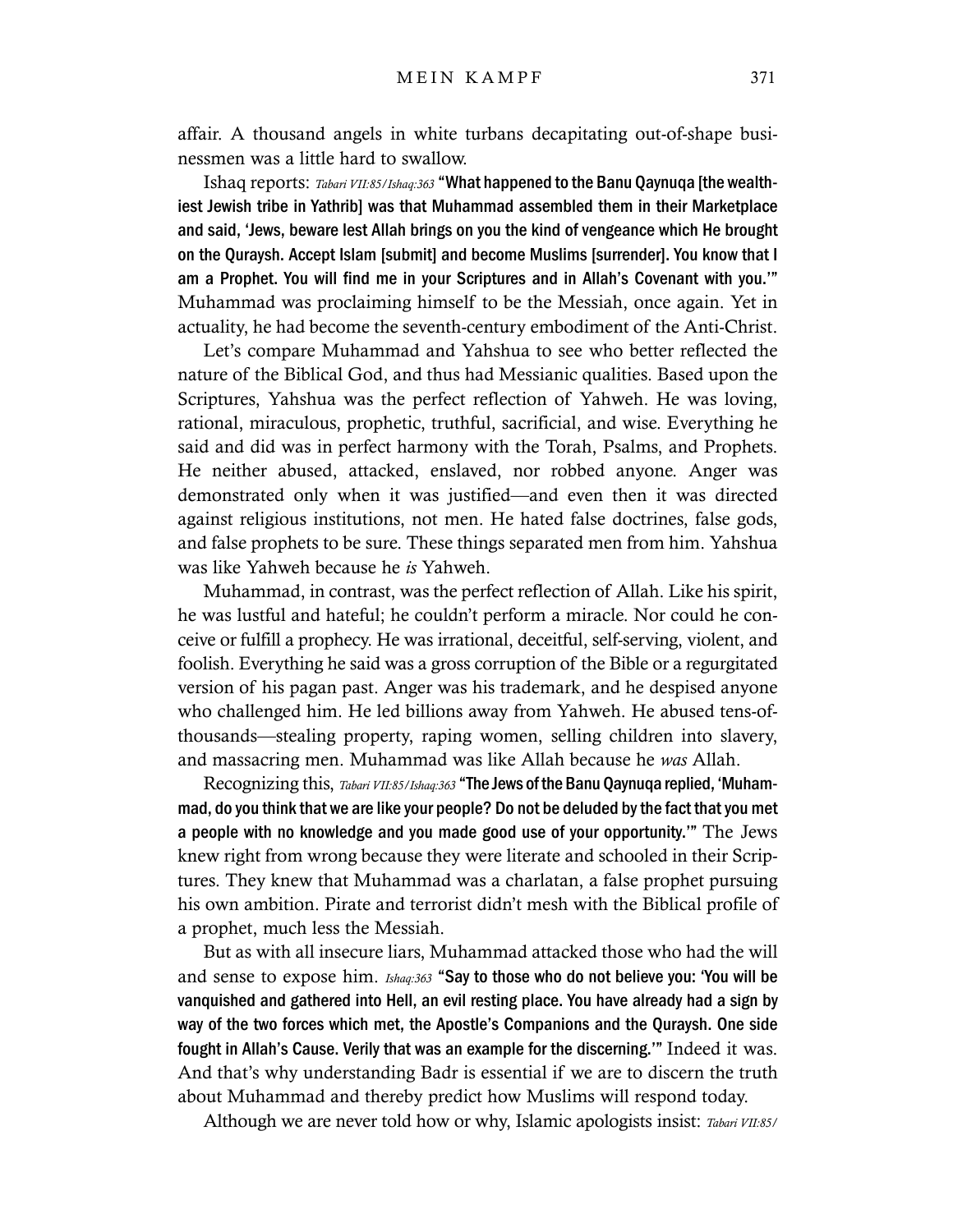*Ishaq363* "The Banu Qaynuqa were the first Jews to infringe the agreement between them and the Messenger." "The campaign of the Prophet against the Banu Qaynuqa was in Shawwal (March 27, 624) in the second year of the Hijrah [migration from Mecca]."

Demonstrating the pattern that would be followed for all time by Muslim statesmen, Muhammad unilaterally reneged on the treaty he claimed governed the affairs of Yathrib. As you read these words consider the wisdom of forcing Israel to sign a land-for-peace accord with its Muslim neighbors. *Tabari VII:86* "Gabriel [Lucifer] brought down the following verse to the Messenger: 'If you apprehend treachery from any people (with whom you have a treaty), retaliate by breaking off (relations) with them.' [Qur'an 8:58] When Gabriel had finished delivering this verse, the Prophet said, 'I fear the Banu Qaynuqa.' It was on the basis of this verse that Muhammad advanced upon them." The Qur'an from this point forward is simply a series of situational scriptures. Allah stands ever ready to endorse whatever his prophet desires. Further, Muhammad just confirmed that my interpretation of the "breaking treaties" verse was accurate. In Islam, treaties are used to lure nations into a false sense of peace so that they become easy prey.

*Tabari VII:86/Ishaq:363* "Allah's Apostle besieged the Banu Qaynuqa until they surrendered at his discretion unconditionally." These are just words; they look so benign on the page. Yet consider what lies beneath them. The Qaynuqa township was comprised of several thousand families, maybe more. These Jews had lived among Arabs without incident for a thousand years. They had built a life worth living. Then one day a bloodthirsty thug returned from a terrorist raid and knocked on their door. He ordered them to surrender their lives, their property, and their souls to him.

When they said no, Muhammad had his militants surround their homes. The Muslims deprived the Jews of water and food. We can appreciate their suffering because this is exactly what der fuhrer did to Jews in the Warsaw Ghettos. *Tabari VII:86/Ishaq:363* "Abd Allah [an Arab chief] rose up when Allah had put them in his power, and said, 'Muhammad, treat my ally well, for the Qaynuqa are a confederate of the Khazraj.' The Prophet ignored him, so Abd Allah repeated his request."

For the centuries before Muhammad's arrival, tribal alliances had formed the foundation of peace in the Arab world. There were no policemen or courts, as none were needed. Caravans traveled safely and people lived in harmony because they had established a means to work together and to work things out. But Muhammad was a breath away from destroying all of that. He would transform his world into a killing machine poised to plunder Arabia and then all mankind. *Ishaq:363* "The Prophet turned away from him so Abd Allah put his hand on the collar of the Messenger's robe. Muhammad said, 'Let go of me!' He was so angry his face turned black. Then he said, 'Damn you, let me go!' Abd Allah replied, 'No, by God, I will not let you go until you treat my ally humanely. There are seven hundred men among them, some with mail, who defended me from my foes when I needed their help. And now, you would mow them down in a single morning? By God I do not feel safe around here any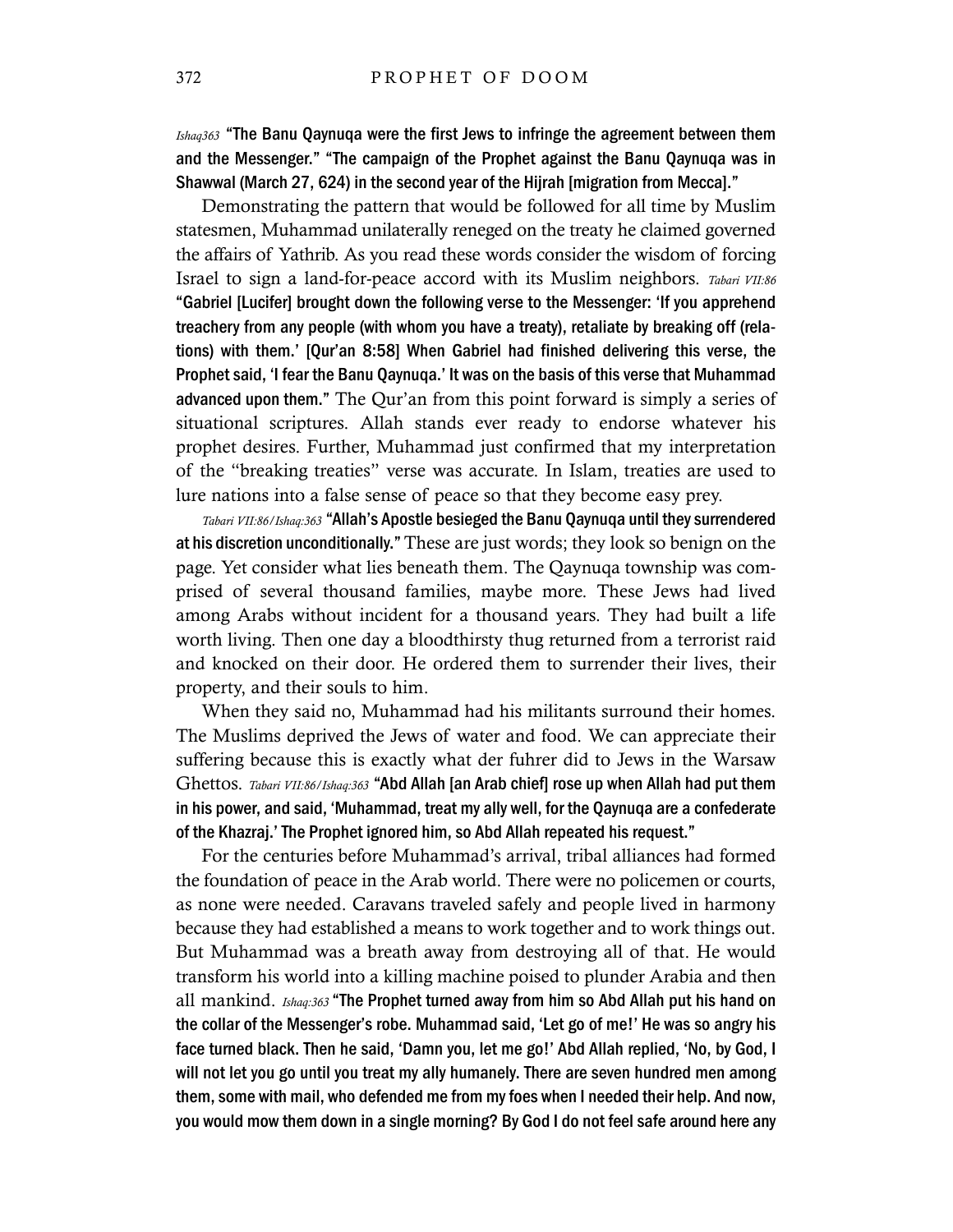more. I am afraid of what the future may have in store.' So the Messengersaid, 'You can have them.'" Muhammad wouldn't tolerate any affront to his supreme authority, which is why he turned black with anger. And make no mistake; he was ready, willing, and able to mow the Jews down.

There is a subtlety in the unabridged version of this dialog that I would like to bring to your attention. The Jews were described as having armor and coats of mail but not swords. And that is because the Qaynuqa were gold and metal smiths. They made jewelry for their wives and armor for the Arabs. And that's why Muhammad targeted them first. They had what he coveted money and the implements of war.

When trying to understand or predict Muhammad's behavior, always keep the Quraysh Bargain and Satanic Verses in mind. Muhammad's kin knew him better than we do. They successfully tempted him with money, power, and women. The "holy" prophet was even willing to renounce his god and his prophetic authority to acquire these things.

If you doubt the veracity of the Quraysh assessment, listen to what happened next: *Tabari VII:87* "The Prophet said, 'Let them go; may Allah curse them, and may he curse Abd Allah with them.' So the Muslims let them go. Then Muhammad [went back on his word and] gave orders to expel the Jews. Allah gave their property as booty to his Messenger. The Qaynuqa did not have any farmland, as they were goldsmiths. The Prophet took many weapons belonging to them and the tools of their trade. The person who took charge of their expulsion from Yathrib along with their children was Ubadah. He accompanied them as far as Dhubab, saying: 'The farther you go the better.'"

*Bukhari:V5B59N362* "He exiled all the Qaynuqa Jews from Medina." For good measure, Muhammad claimed Allah revealed this Hitlerish warning to leaders like Abd Allah: *Ishaq:364* "Muslims, take not Jews and Christians as friends. Whoever protects them becomes one of them, they become diseased, and will earn a similar fate." In reply, Abd Allah said: *Ishaq:364* "'I fear this change of circumstance may end up overtaking us.' So Allah replied, 'He will be sorry for his thoughts. True believers perform prostrations, they pay the tax, they bow in homage, and renounce their agreements with the Jews. They are Hezbollah—Allah's Party.'" Yes, it's true: the terrorist organization "Hezbollah" is "Allah's Party." Surely, you are not surprised.

It's a simple story with haunting repercussions. A self-proclaimed prophet fled his flea-infested mud hut of a town in shame and shuffled into a city filled with literate, moral, and prosperous Jews. The profiteer convoluted their scriptures, proclaimed himself their Messiah, and commanded them to submit to his authority. Then he besieged them, forcing them, men, women and children, into the desert to die. He stole their treasure, dividing their homes among his militants. Islam had hit a new low. But rest assured, this would not be its darkest hour.

*Tabari VII:88* "Some say there were three Ghazwa [Muslim raids] led by the Messenger himself and one Maghazi raiding party which he dispatched between his expedition to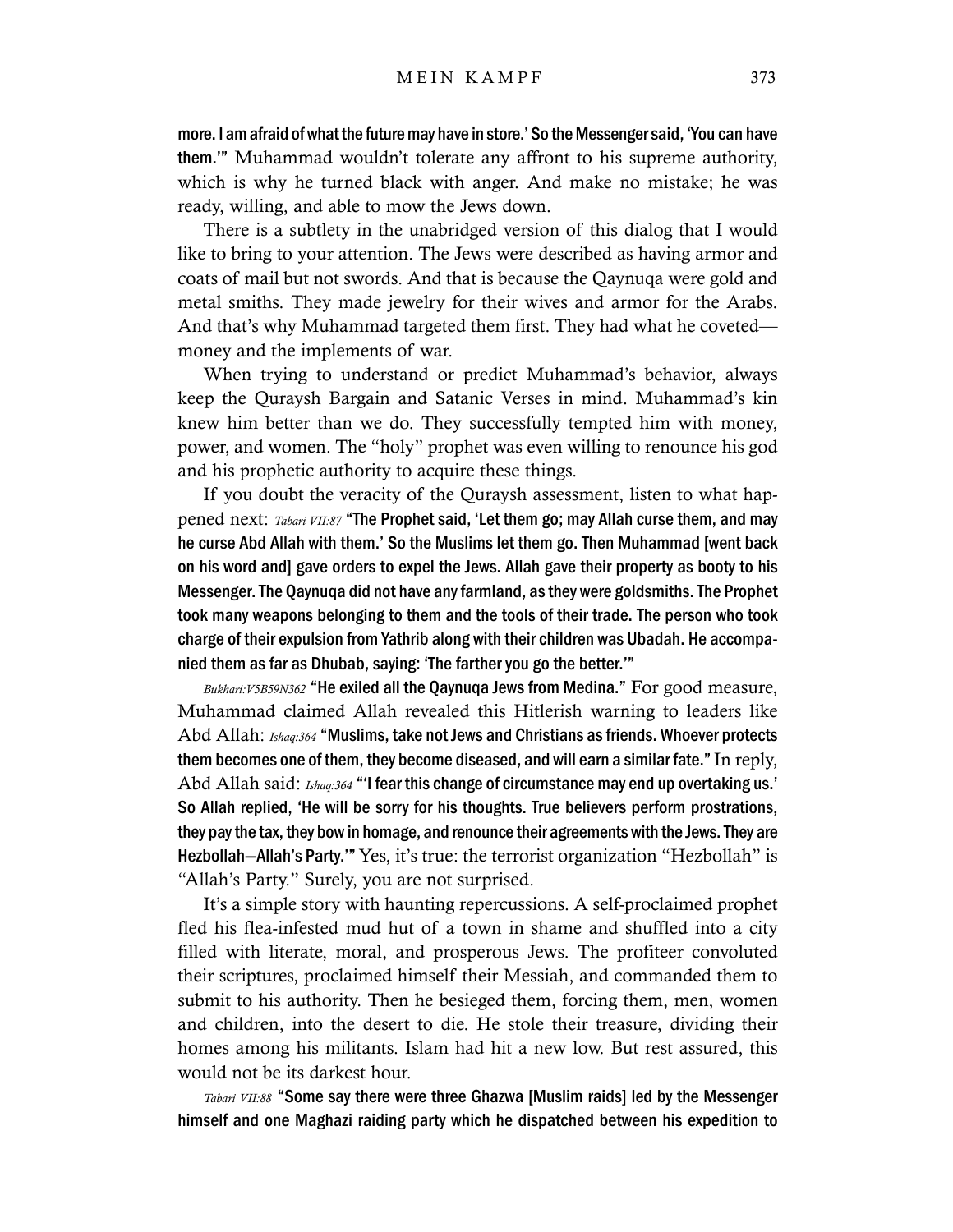Badr and the campaign against the Qaynuqa." Others say: one event followed the other. I share this so that you might know that I have not jumped from the viciousness of Badr to the wanton immorality of the Qaynuqa siege, skipping over a sea of pious religious activity. There was none. One "battle" followed the next. Muhammad dropped all pretenses of religious trappings. He became a pirate pursuing plunder, a terrorist—nothing more.

Before we leave this troubled time, let's return to the surah that "approved" exiling Jews. In this passage, Allah takes "credit" for Muhammad's actions something that is both bizarre and sinister. *059.002* "It was Allah who drove the (Jewish) People from their [Yathrib] homes and into exile. They refused to believe. You did not think that they would go away. And they imagined that their strongholds would protect them against Allah. But Allah's Torment came at them from where they did not suspect. He terrorized them. Their homes were destroyed. So learn a lesson, men who have eyes. This is My warning. Had I not decreed the expulsion of the Jews, banishing them into the desert, I would have punished them in this world, and in the next they shall taste the punishment of Hell Fire." *059.004* "That is because they resisted Allah and His Messenger. If any one resists Allah, verily Allah is severe in Punishment, stern in reprisal." Their only crime was "resisting Islam." By that logic all non-Muslims are fair game.

The obviously powerless, and thus delusional Islamic spirit said: *059.006* "What Allah gave as booty to His Messenger, He has taken away from the Jews. For this you made no raid. Allah gives His Messenger Lordship over whom He will. Whatever booty Allah has given to Muhammad and taken away from the (Jewish) people of the townships, belongs to Allah and to His Apostle.... So take what the Messenger assigns to you, and deny yourselves that which he withholds. And fear Allah, for He is severe in Punishment."

This all-in-one Islamic verse is the reason the "religion" cannot be fixed. It features: racism, violent hostility, banishment, destruction, thievery, wrath, terror, forced exile, severe punishment, and threats for those who resist. A doctrine this perverse will continue to fester and grow. It will infect men's minds and souls until the whole world is consumed in war.

@ = A 0

Year three of the Islamic Era opens with a story. The headline reads: "The Murder of Ka'b bin Ashraf, The Evil Genius of the Jews." The drama begins with some boasting: *Tabari VII:94* "The Prophet sent messengers to the people of Medina announcing the good news of the victory granted to him by Allah at Badr. They listed the names of the polytheists they had killed." Only a sick man gloats over the death of others.

I recognize that you have been overwhelmed with a steady diet of revolting stories. But I want to remind you that I am not avoiding "religious" stuff to prove Muhammad was a terrorist. There hasn't been a single nurturing, loving, positive, tolerant, or even remotely religious thought presented in the Islamic Hadith since we arrived in Yathrib/Medina.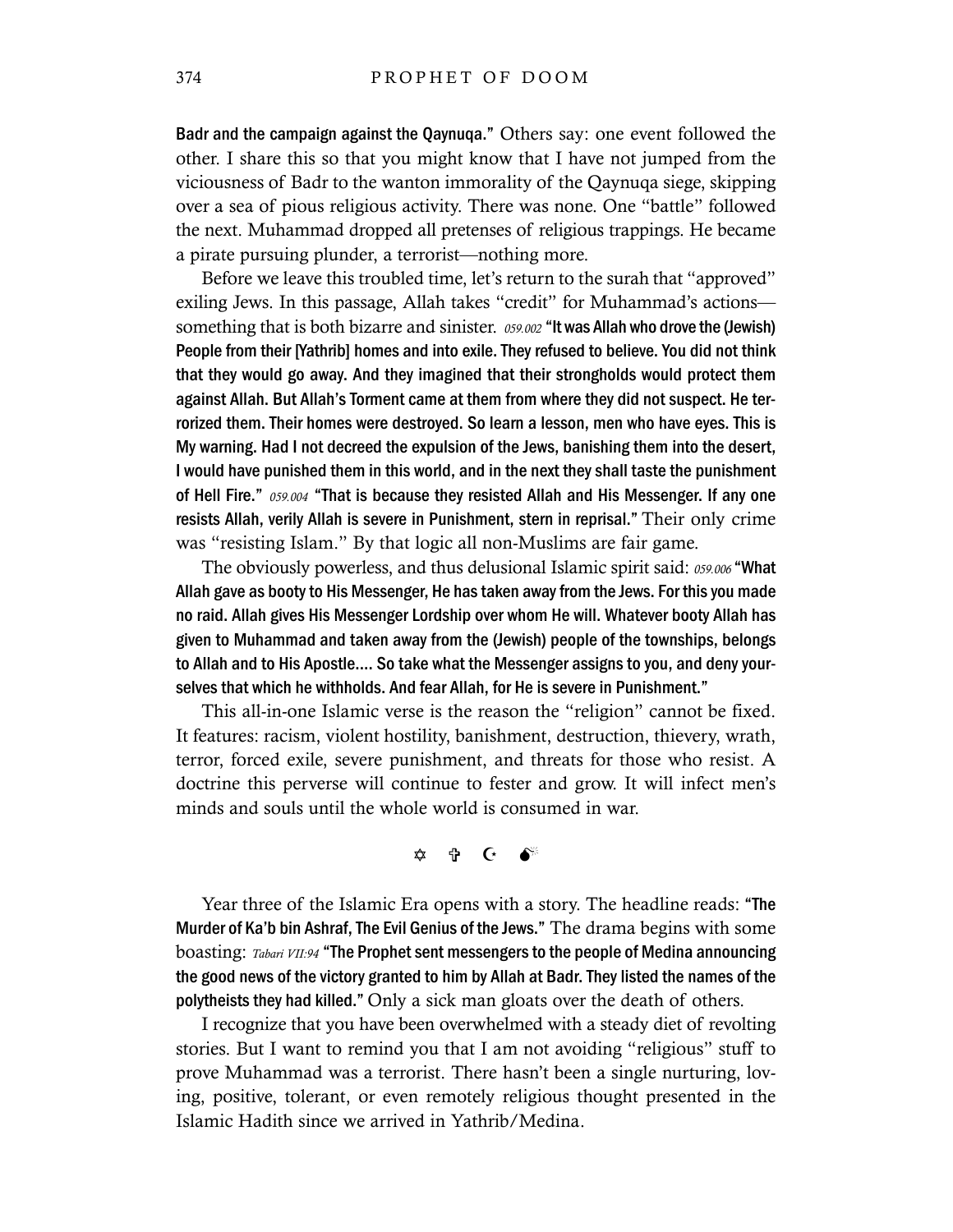MEIN KAMPF 375

While there is no message of salvation in Islam, there is an overwhelming need for one. Simply stated: Muhammad was unable to give Muslims a reason to live so he gave them a reason to kill. *Ishaq:365* "Ka'b bin Ashraf was from the Jewish clan of Banu Nadir. When he heard the news, he said, 'Can this be true? Did Muhammad actually kill these people? These were fine men. If Muhammad has slain them, then the belly of the earth is a better place for us than its surface!" Ka'b understood the danger of mixing false religion, booty, and swords. The future looked ominous. For Muhammad, the only good non-Muslim was a dead one.

*Ishaq:365* "When the enemy of Allah became convinced the report was true, he set out for Mecca. He began to arouse people against Muhammad [i.e., he exposed him]. He recited verses in sympathy for the Quraysh men Muhammad had cast into the pit. Ka'b Ashraf composed the following poetic lines: 'The blood spilled at Badr calls to its people. They cry and weep. The best men were slain and thrown into a pit.'" Poets were the journalists of Muhammad's day. Apart from the Jews, most Arabians were illiterate, so poetry became the most effective means of disseminating a message. The poem Ka'b wrote on this occasion was seven lines long, and there wasn't a violent word among them. Ka'b urged the good people of Yathrib to: *Ishaq:365* "Drive off that fool of yours so that you might be safe from talk that makes no sense. Why do you taunt those who mourn over their dead? They lived good lives, and as such we must remember them. But now you have become like jackals." Astute, concise, and accurate.

*Tabari VII:94* "Then Ka'b composed poetry about some Muslim women." As we have learned, chivalry had no place in Islam, so this made the prophet angry. If Ka'b had written of lust, pedophilia, and incest, I'm certain Muhammad would have been more understanding.

With these next words, Muhammad ordered his first assassination. While only two men were slain, the nature of his crime has far-reaching implications. Every detail haunts us today. *Tabari VII:94* "The Prophet said, 'Who will rid me of Ashraf?' Muhammad bin Maslamah, said, 'I will rid you of him, Messenger of Allah. I will kill him.' 'Do it then,' he said, 'if you can.'" One of the things that makes Islam lethal is that men are ever ready to kill on the prophet's command.

Ordering the assassination of a journalist for exposing a false prophet, a pirate, and a terrorist, is serious business. Let's check another source to make sure we have this right. *Bukhari:V4B52N270* "The Prophet said, 'Who is ready to kill Ka'b bin Ashraf who has really hurt Allah and His Apostle?' Muhammad bin Maslama said, 'O Allah's Apostle! Do you want me to kill him?' He replied in the affirmative."

That wasn't any better. Let's see what the earliest source has to say: *Ishaq:365* "'Who will rid me of Ashraf?' Maslama said, 'I will deal with him for you. O Apostle, I will kill him.' Muhammad said, 'Do so if you can.'"

Returning to Tabari: *Tabari VII:94* "Muhammad bin Maslamah was quiet for three days, neither eating nor drinking more than would keep him alive. The Prophet summoned him and said, 'Why have you given up food and drink?' 'O Prophet, I said something and do not know if I can fulfill it.' 'All that is incumbent on you is to try,' Muhammad replied."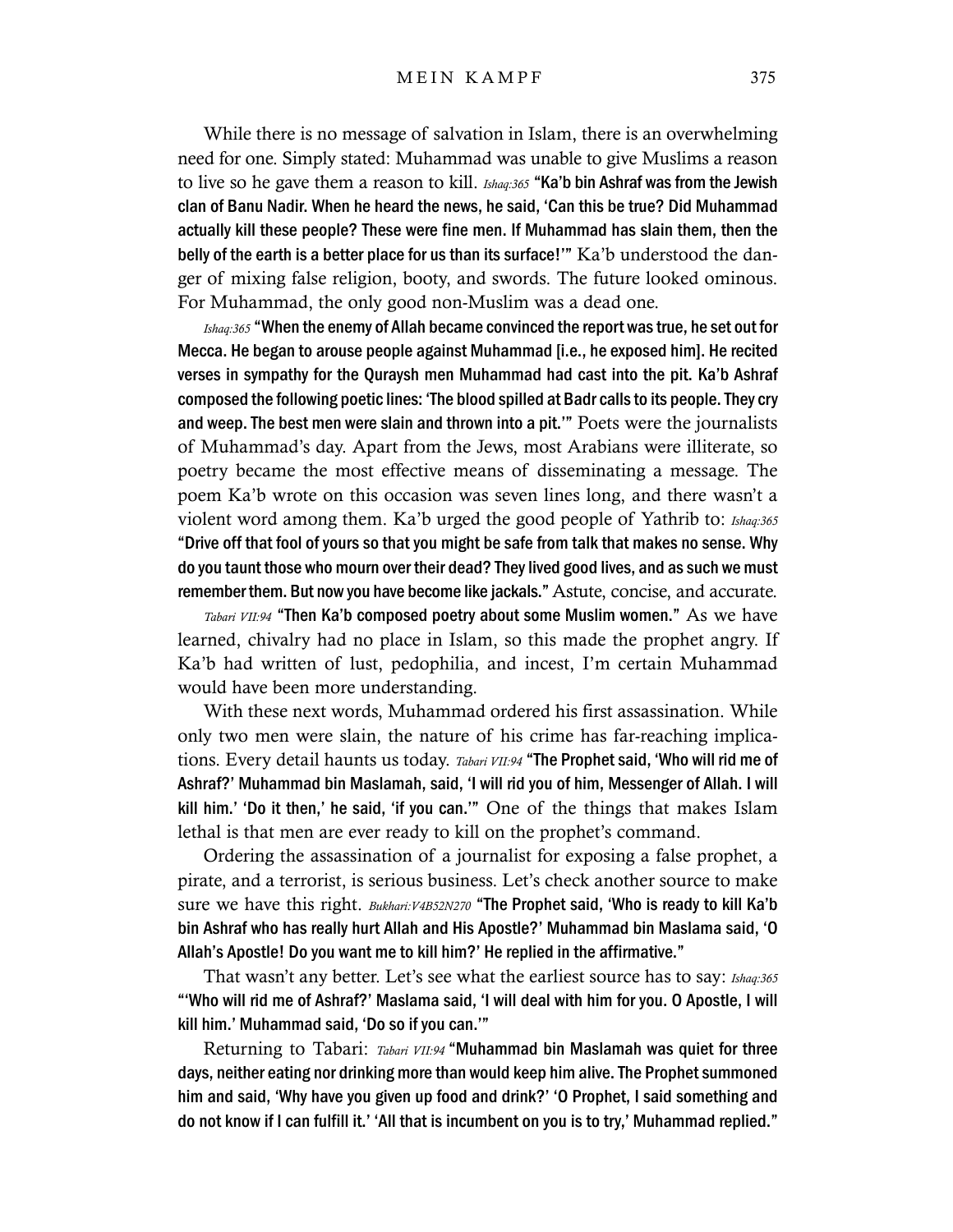This response is chilling when you consider the subject was assassination.

*Ishaq:365/Tabari VII:94* "Muhammad bin Maslamah said, 'O Messenger, we shall have to tell lies.' 'Say what you like,' Muhammad replied. 'You are absolved, free to say whatever you must.'" The moment this man walked out of the room, Muhammad must have doubled over laughing. The stooge was willing to commit murder yet he was concerned about lying. And while that's hilarious in a macabre sort of way, consider the value of Muhammad's absolution. Since he had just approved lying, it couldn't have been worth the air it took to offer it. But Muhammad's assassin believed him. And that is why false prophets and corrupt doctrines are so diabolical. Muslim militants still believe him.

While the circumstances are as bizarre as the orders are vile, we do have another first. Islam was the first "religion" to command its faithful to murder and deceive. But since that's a serious charge, let's triple-check our sources. *Bukhari:V5B59N369* "Allah's Apostle said, 'Who is willing to kill Ka'b bin Ashraf who has hurt Allah and His Apostle?' Thereupon Muhammad bin Maslamah got up saying, 'O Allah's Apostle! Would you like me to kill him?' The Prophet said, 'Yes,' Maslamah said, 'Then allow me to say false things in order to deceive him.' The Prophet said, 'You may say such things.'"

Returning to Tabari, we are told that Maslamah "made a plan to kill Ka'b, the enemy of Allah. Before they went to him, they sent Abu ahead. When he arrived, they spoke together for a while. They recited verses to one another, for Abu was something of a poet." Consider the depth of the corruption necessary for a man to lure another to his death by reciting poetry. And as you read on, think of how the Palestinians use their "we are suffering under Israeli oppression" tale of woe to deceive us today, drawing us ever closer to war. *Tabari VII:94/Ishaq:367* "Then Abu said, 'Ka'b, I have come to you about a matter which I want you to keep secret.' 'Go ahead,' he replied. 'The arrival of the Prophet Muhammad has been an affliction for us.' Abu said, 'Most Arabs are now hostile to us. We cannot travel along the roads, and the result is that our families are facing ruin. We are all suffering.' Ka'b replied, 'I warned you, Abu, that things would turn out like this.' Abu said, 'I would like you to sell us some food. We will give you some collateral and make a firm contract. Please treat us generously.'" The Arabs who call themselves Palestinians delivered this same message to Bill Clinton during the Oslo negotiations and he gave them the guns they now use to kill Jewish women and children. Bush is following in his footsteps. Lies remain seductive.

Returning to al-Bukhari, we find Maslama having a similar chat with Ka'b. *Bukhari:V5B59N369* "Muhammad bin Maslama went to Ka'b and said, 'The Prophet Muhammad demands payment of the zakat tax from us, and he has brought us nothing but trouble. I have come to borrow something from you.' On that, Ka'b said, 'I knew you would tire of him!' Maslama said, 'But since we have followed him, we do not want to leave until we see how all of this is going to turn out.'"

Although, Ka'b Ashraf was but one man, the circumstances surrounding his assassination provide us with an unparalleled window into the Islamic mindset—their means and motives. The deception that is being presented on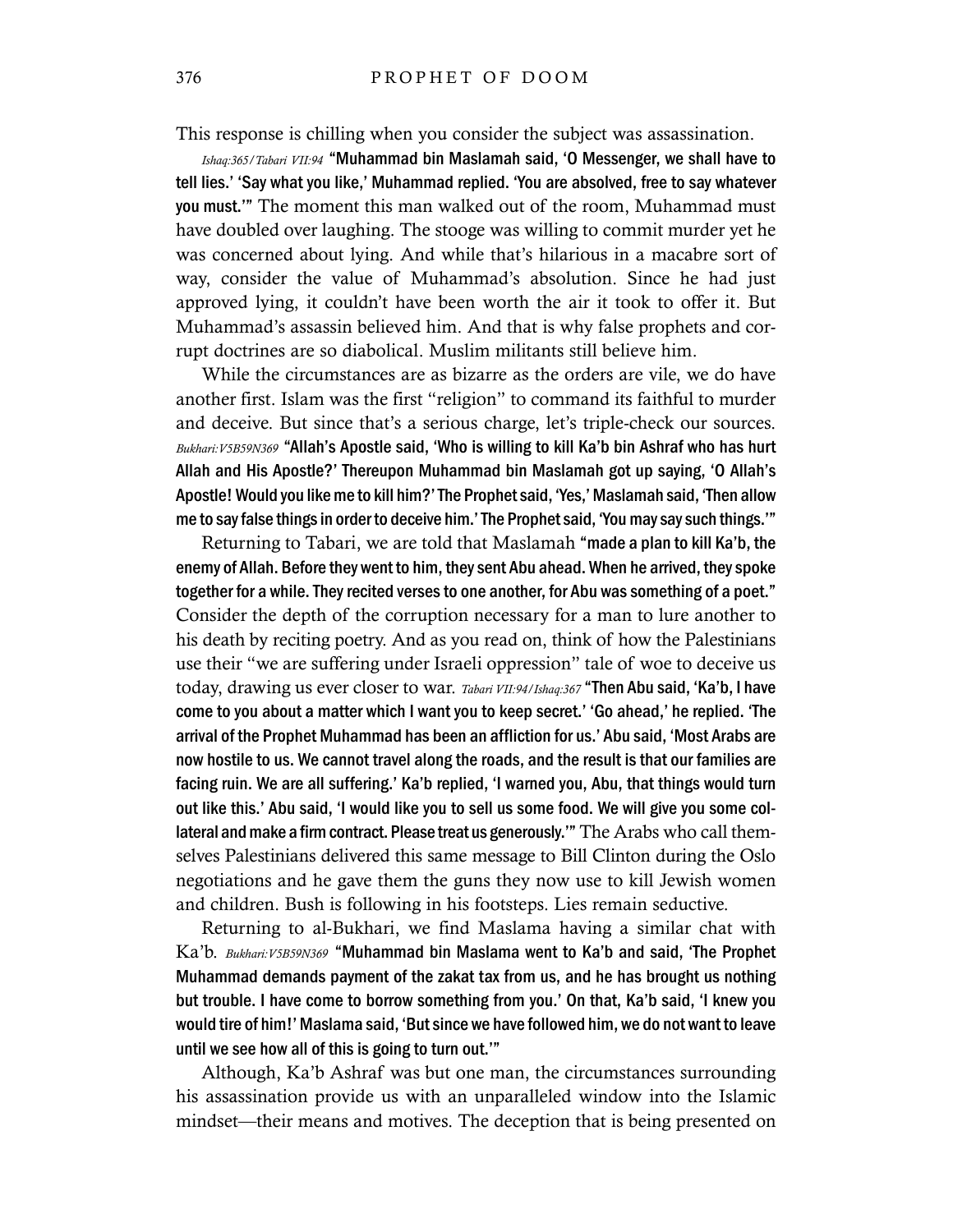behalf of Muhammad should be a warning to us today. When Muslim spokespeople deceive our media, they are following their prophet's orders and relying on his absolution.

Now, as then, economic interests cloud our judgment. *Tabari VII:95* "Abu said, 'I have some companions with me who think the same way I do. I would like to bring them to you so that you can do business with them as well. We will deposit sufficient weapons with you to guarantee the payment of our debt.' Abu wanted to fool the Jew so that he would not be suspicious about the weapons when they came bearing them. Ka'b replied, 'Your weapons will be a satisfactory guarantee.' Abu went back to his companions, informed them of what had happened. He told them to grab their swords and join him. Before leaving, they went to the house of the Messenger. Muhammad walked with them as far as Baqi al-Gharqad. Then he sent them off, saying, 'Go in Allah's name; O Allah, help them [assassinate the outspoken Jew]!' Then the Prophet went back home. It was a moonlit night, and they went forward until they reached Ka'b's house." I believe we will see Muslims use this same strategy to kill millions of Jews. They will bring American, Russian, Saudi, Syrian, Iranian, and Egyptian weapons into the West Bank under the ruse of "guaranteeing" to protect Jews from Islamic terrorists. Yet they will be used by the Islamic terrorists to slaughter Jews. It is why the "land-for-peace process" is the most direct path to World War.

Before we go on, recognize what Ashraf represented. Ka'b was a poet, a journalist. The reason Muhammad singled him out for assassination was to control the public debate. This murder was about politics, not religion. It was about power and control—nothing else. The model Muhammad established still performs as intended. Virtually every member of the American media is afraid to do what Ashraf did; they are afraid to expose Islam. They know that Muslims assassinate men and women with the courage to denounce their doctrine. As a result, true Islam remains a well-guarded secret.

*Ishaq:368* "Then Abu called out to him. He had recently married, and he leapt up in his bed. His wife took hold of the sheets, and said to the strange voice, 'You are a fighting man; as only a man of war leaves his house at an hour like this." Ignoring his bride's advice, Ka'b got out of bed with all the best intentions. He walked into a trap. *Bukhari:V5B59N369* "His wife asked him, 'Where are you going?' Ka'b replied, 'Out with Muhammad bin Maslamah and my brother Abu.' His wife said, 'I hear evil in his voice as if his words are dripping blood.' Ka'b said. 'They are my brother and my foster brother. A generous man should respond to a call at night even if invited to be killed.'" Islam is so corrosive, Muslims think nothing of murdering their kin.

Under the cover of darkness…*Muslim:B19N4436* "Muhammad said to his companions: 'As he comes down, I will extend my hands towards his head, I will touch his hair and smell it. When you see that I have got hold of his head, strip him. When I hold him fast, you do your job.' Ka'b bin Ashraf came down wrapped in his clothes." *Tabari VII:97* "He spoke with them for a while. Then they said, 'Would you like to walk with us, Ka'b, so that we can talk?" *Bukhari:V5B59N369* "Muhammad said. 'I have never smelt a better perfume than this,'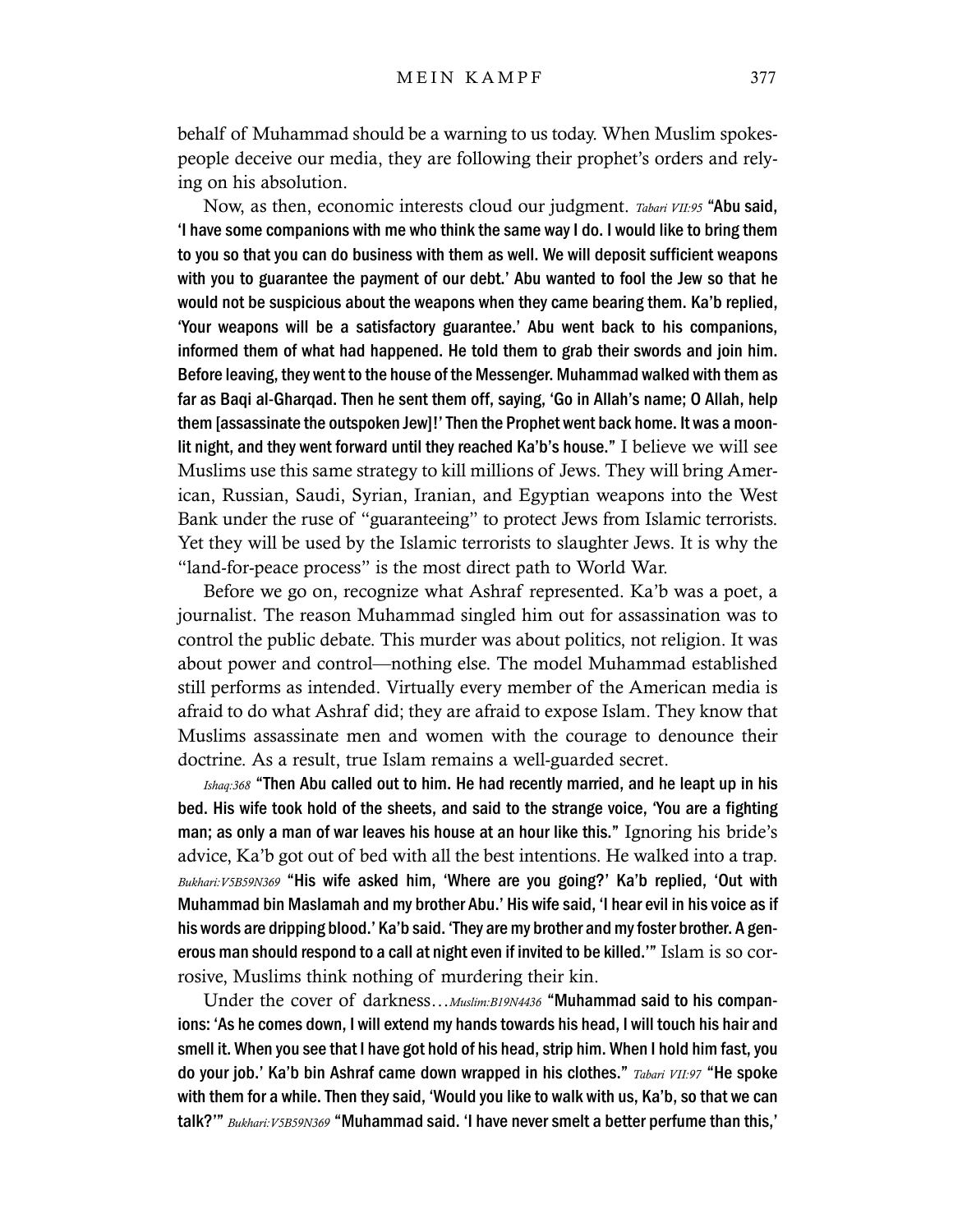so that Ka'b would relax his guard. 'Will you allow me to smell your head?' Then Abu thrust his hand into the hair near his temple. When Muhammad got a strong hold of him, he said, 'Strike the enemy of Allah!' So they smote him."

*Ishaq:368* "Their swords rained blows upon him, but to no avail. Muhammad bin Maslamah said, 'When I saw that they were ineffective, I remembered a long, thin dagger which I had in my scabbard. I took hold of it. By this time the enemy of Allah had shouted so loudly lamps had been lit in the homes around us. I plunged the dagger into his breast and pressed upon it so heavily that it reached his pubic region. Allah's enemy fell to the ground.'"

But dead was not enough. *Tabari VII:97/Ishaq:368* "We carried Ka'b's head and brought it to Muhammad during the night. We saluted him as he stood praying and told him that we had slain Allah's enemy. When he came out to us we cast Ashraf's head before his feet. The Prophet praised Allah that the poet had been assassinated and complimented us on the good work we had done in Allah's Cause. Then he spat upon our comrade's wounds (in occult fashion) and we returned to our families. Our attack upon Allah's enemy cast terror among the Jews, and there was no Jew in Medina who did not fear for his life.'" The last line is especially repugnant. It is not enough to murder Jews; Muslims must terrorize them as well.

The assassins recited these lines: *Ishaq:368* "Ka'b's body was left prostrate [humbled in submission]. After his fall, all of the Nadir Jews were brought low. Sword in hand we cut him down. By Muhammad's order we were sent secretly by night. Brother killing brother. We lured him to his death with guile [guile is cunning, craftiness, or deviousness]. Traveling by night, bold as lions, we went into his home. We made him taste death with our deadly swords. We sought victory for the religion of the Prophet." The guile of Islam is so evil it takes your breath away.

Only two men in human history have spoken and then implemented the words you are going to read next: der fuhrer and der prophet. *Tabari VII:97/Ishaq:369* "The next morning, the Jews were in a state of fear on account of our attack upon the enemy of Allah. After the assassination, the Prophet declared, 'Kill every Jew.'" It's hard to imagine the lone prophet of a billion people uttering such words. But recognizing he did may serve to save us from the men "his religion" has poisoned. Exposing Muhammad is the surest way to protect the world from his legacy.

Along these lines we find another blunt reminder of Islam's violent hatred. *Bukhari:V1B1N6* "Just issue orders to kill every Jew in the country."

*Tabari VII:97/Ishaq:369* "Thereupon Mas'ud leapt upon Sunayna, one of the Jewish merchants with whom his family had social and commercial relations and killed him. The Muslim's brother complained, saying, 'Why did you kill him? You have much fat in you belly from his charity.' Mas'ud answered, 'By Allah, had Muhammad ordered me to murder you, my brother, I would have cut off your head.' Wherein the brother said, 'Any religion that can bring you to this is indeed wonderful!' And he accepted Islam."

Over the course of these pages we have progressed from silly creation accounts to devilish encounters with rascally spirits, from laughable corruptions of Biblical stories to lustful renditions of a perverse paradise. But we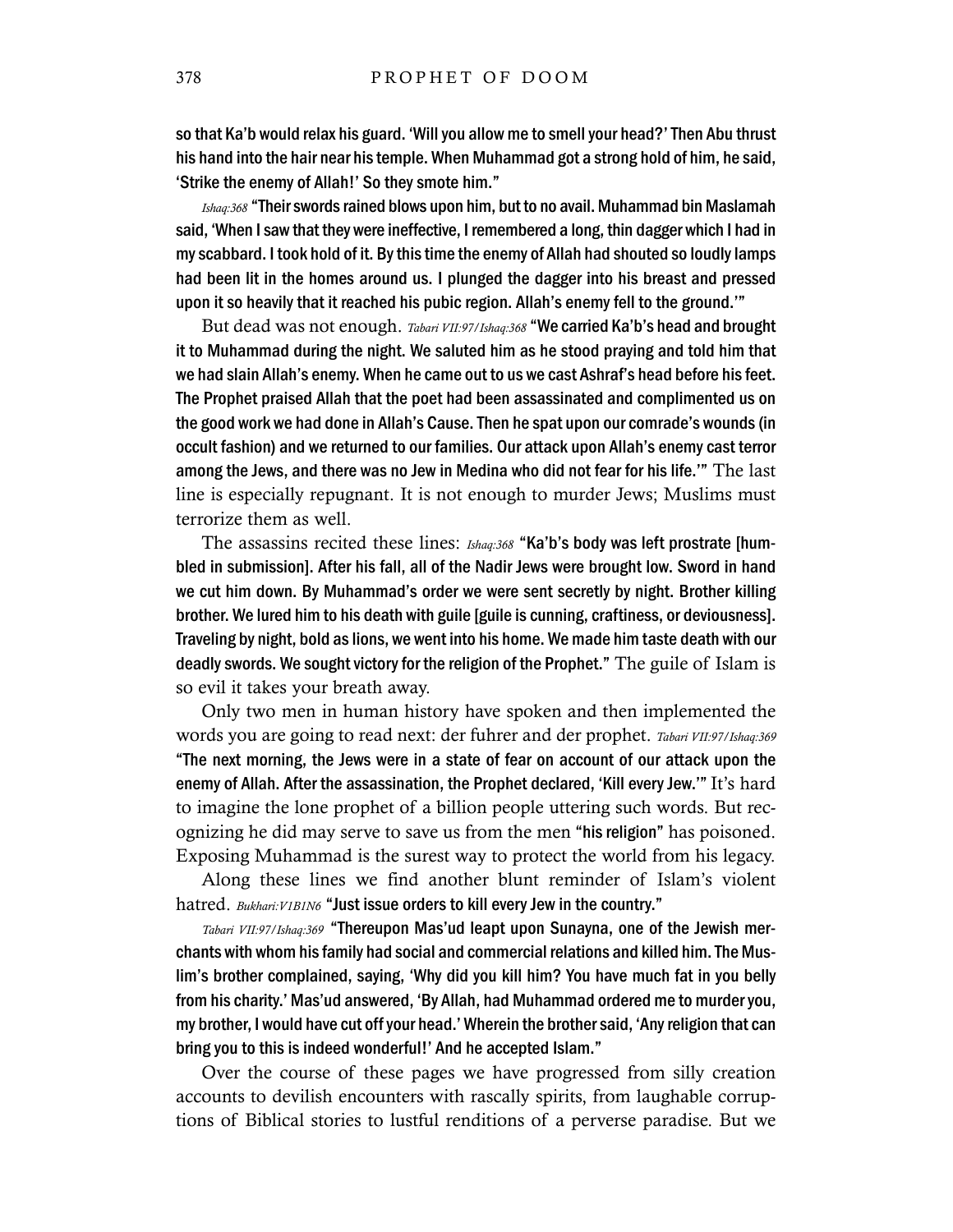## MEIN KAMPF 379

have left all that now. Muhammad has been empowered to implement Islam, and his method of choice is murder. Yet there is something far more sinister lurking behind every word. Throughout the Islamic depiction of these hell-bent activities, Team Islam consistently championed behavior we would expect from Satan. The Gospel of Christ, this is not.

**☆ 令 (\* 6<sup>\*</sup>** 

I realize that Muhammad's demonic nature has become oppressive. So I'm going to switch gears and see what Allah has to say for himself. Five relatively short surahs were revealed during this hellish time. Let's begin by reviewing the passages I previously omitted from "The Confrontation."

By way of introduction, in the first six verses Allah confessed to being a terrorist and pirate. He claimed responsibility for exiling the Jews, and he gave his apostle the booty. Then in the 8th verse, Allah played favorites. The Emigrants were preferred over the Ansar. Having been Muslims longer, they were better terrorists. *059.008* "The spoils are for the Emigrants who were expelled from their homes and from their belongings while seeking the bounty of Allah, and aiding His Messenger: such are the sincere ones. They are loyal." Mercenaries are motivated by money. When it comes to killers, you get what you pay for. Whether in business or piracy, war or terror the principle holds true today. In this light, suicide bombings are not sacrifices, simply selfish acts. The bomber is expecting dual rewards: his family will be enriched monetarily and he will be given a lifetime pass into Allah's brothel. The first Muslim militants didn't rob Jews and Arabs for Islam; they did it for the money.

When you come to understand the nature of the relationship between warlord and mercenary, all of Islam becomes clear. Muhammad was ensnared by the monster he had created. He lured disgruntled and covetous thugs into his lair by promising booty. Terror became a job—one that required ever more revenue. Mercenaries sell their souls for money. It's as simple as that. The most loyal killers are the highest paid and the most corrupt. But when revenues run dry, as they did when the militants missed the merchants at Badr and were forced to fight, the warlord became desperate. A poor tyrant is a dead one. So the Jews were robbed in lieu of the caravan. And the most loyal mercenaries received the lion's share.

Hitler played the same game, as do all dictators. The only difference is that with early Islam, the justification was attributed to God. And that is what makes Islam more lethal than any other doctrine.

Reminding us that a peaceful Muslim is a hypocrite, Allah says that they are no better than the Jews: *059.011* "Have you not observed the Hypocrites saying to their unbelieving brethren among the People of the Book, 'If you are expelled [from your homes by the Muslims], we will go with you? We will never listen to anyone who acts to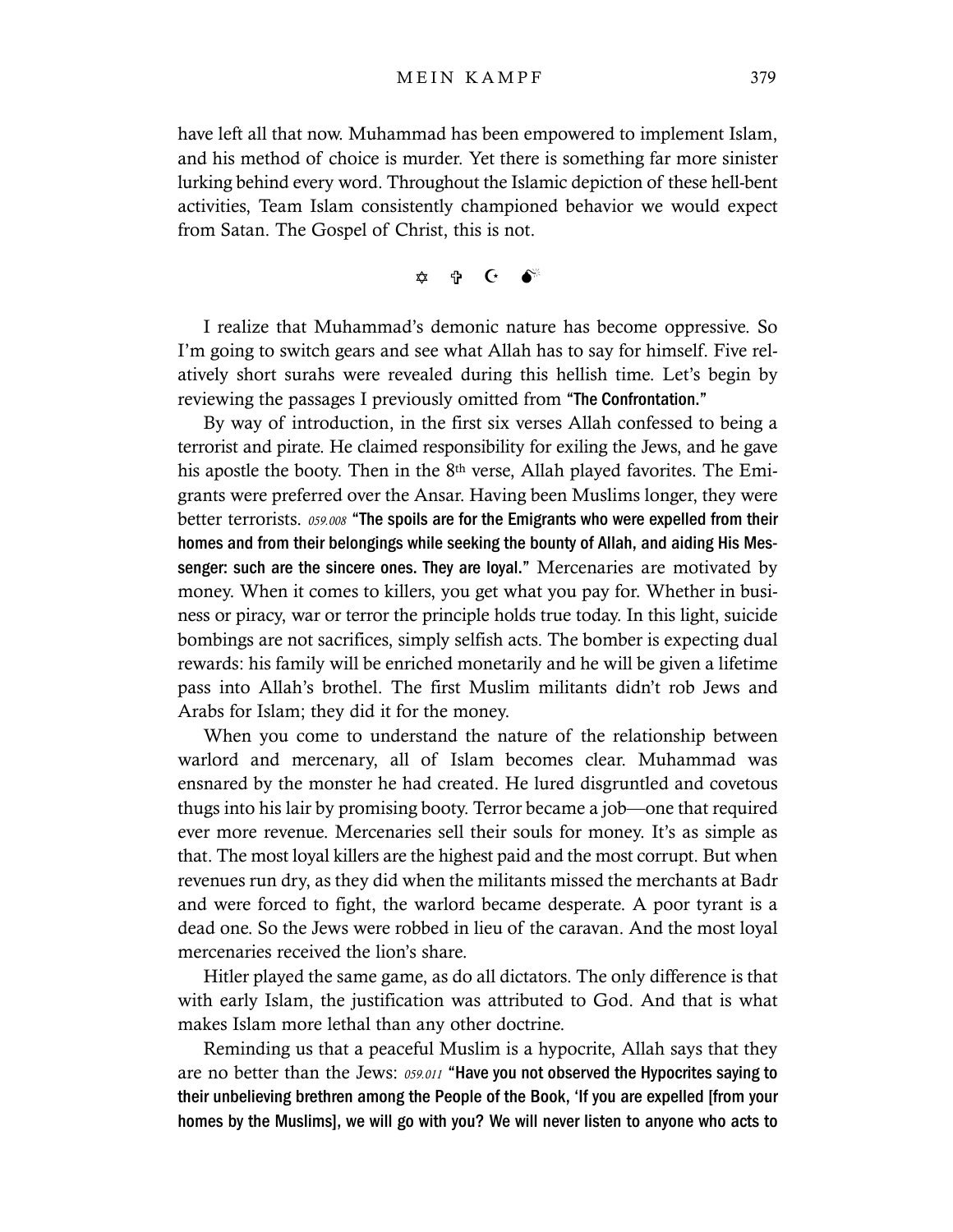harm you; and if you are attacked we will help you.' But Allah is witness that they are liars. If the Jews are expelled, never will the Hypocrites go with them; if they are attacked, they will not help them defend themselves. In truth you [good jihadist Muslims] are more fearful and awful (than they) because they are afraid of you. This is a result of the terror (sent) by Allah. They are men devoid of understanding." Good Muslims are to be feared. They are awful terrorists—their scriptures say so.

Occasionally, I find myself checking the cover of the book just to make sure I haven't replaced the Qur'an with Mein Kampf. *059.014* "The Jews will not unite and fight against you except from behind walls. They hate themselves. You would think they were united, but their hearts are divided. That is because these [Jews] are a people devoid of sense. Like those who recently preceded them [the Meccans at Badr], they [the Jews who were just sent into the desert to die] have tasted the evil result of their conduct. And (in the Hereafter there is) for them a grievous punishment." Replace ghettoes with townships, Poles for Meccans, and the evil result of exile with a concentration camp and this surah could easily have been one of Hitler's rousing recitals. Makes you wonder if they had the same speechwriter.

This next verse perplexed me until I came to know the nature of the spirit named "Lucifer" and his derogatory title "Satan." *059.016* "They [the Jews] are like Satan when he tells man, 'Not to believe,' When (man) denies, Satan says, 'I have nothing to do with you. I fear Allah, the Lord of men and jinn!'" While it's fascinating that Satan "fears Allah" and sees him as the "Lord," this isn't the most important insight. *059.017* "Both [Jews and Satan] will go into the Fire of Hell, dwelling therein forever. Such is the reward of the Zalimun (disbelievers and polytheists)." At first blush, this is a house divided. We have seen time and again that the only spirit dark enough to have inspired Islam is Lucifer. But this verse condemns Satan to hell. How is that possible if they are one in the same?

For the answer to that question, let's turn to the book that introduced the world to this demonic spirit. The name Lucifer is only mentioned once in the entire Bible. In the midst of his prophecy on World War III—the all Islamic war to be launched against Israel in the last days—Isaiah says this about Islam and its dark spirit: "The rule of the oppressor [*nagras*: one who uses tyranny to harass, tax, and oppress, i.e., Islam] will come to an end. Those who smote [*nakah*: to strike, exile, murder, punish, or slaughter] the Jews in rage and anger with unceasing blows [Muslims], and in fury subdued [terrorized] the nations with relentless aggression, will be prosecuted. Hell itself will be moved. The pompous gloating leaders, arrogantly swelling with pride and boastful speech will be brought from their graves like maggots spread out. How you have fallen, cast out of heaven, O Lucifer, the one with the brightness of the morning star. You have been cast down to the earth and diminished. You used prostration to weaken the Gentile nations. You boasted 'I will ascend to heaven; I will exalt my throne above God. I will abide in the meeting place on the most sacred Mount [Moriah—home of Lucifer's most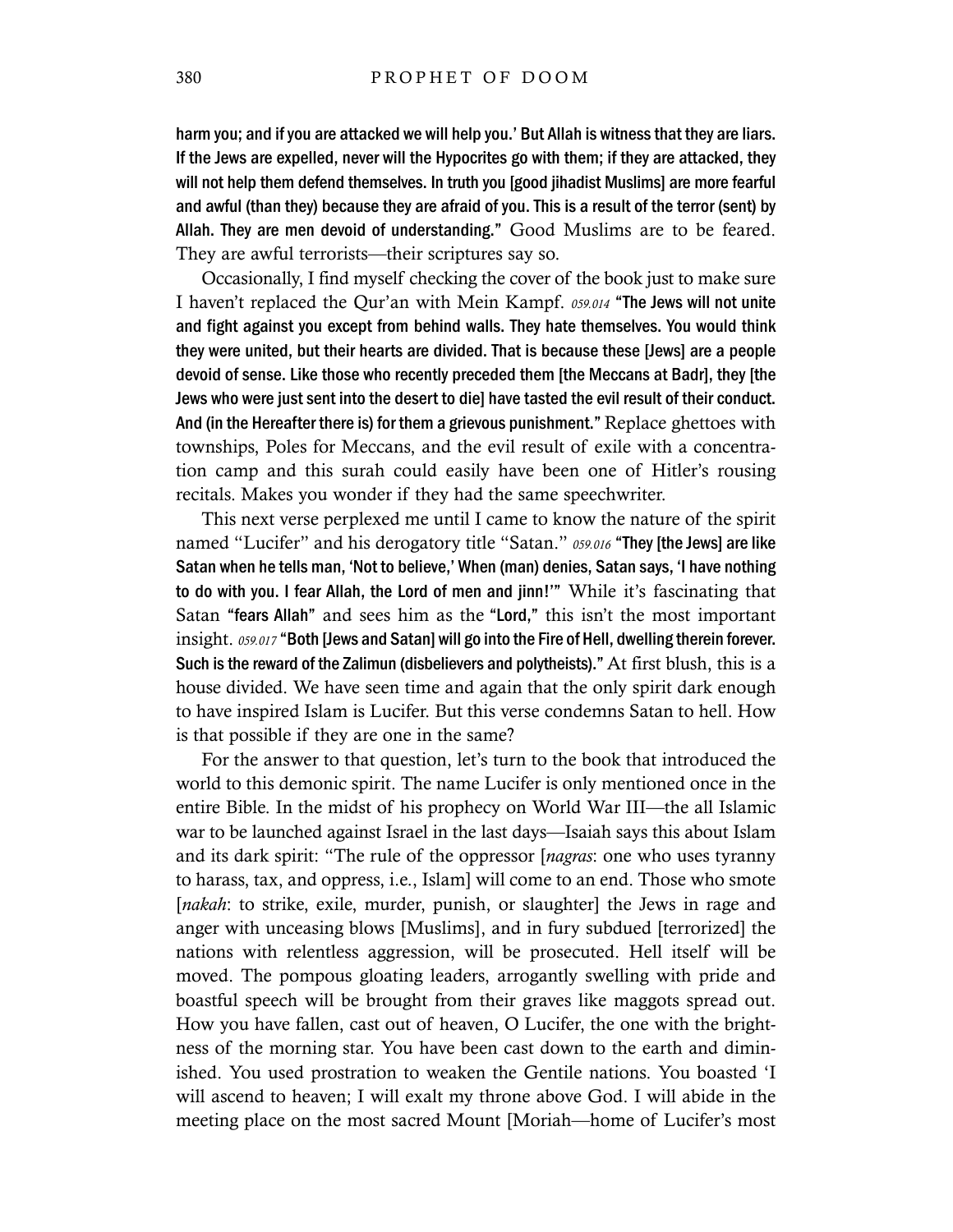## MEIN KAMPF 381

flamboyant shrine: the Dome of the Rock]. You said, 'I will make myself like the Most High.' But you are brought down to the grave, to the depths of the pit…. The offspring of the wicked will not rise up to inherit the land [Israel] or rule over the earth." (Isaiah 14 amplified from the original Hebrew.)

The prophet Isaiah connected many of the dots for us. He reveals that Lucifer was a fallen angel and that pride led to his ruin. He is destructive, leading men to their doom. And he wants to be worshiped in place of Yahweh. Further, he connects Lucifer to Islam by saying that he is the inspiration of those who oppress the Jews and covet their land. The fact he uses "prostration" to weaken the Gentile nations is quite a clue.

"Satan" is Lucifer's title. It means "The Adversary." John, in Revelation, writes: "I saw an angel coming down from heaven, having the key to the bottomless pit and a great chain in his hand. He laid hold of the dragon, that old serpent, which is the Devil, or Satan. He bound him for a thousand years. He shut him up so that he could no longer deceive the nations." (Revelation 20) Satan is a derogatory title for Lucifer—a spirit who deceives and leads men astray. Lucifer, of course, detests "The Adversary" title, as he wants to be God, not God's opponent. Adverse means unfavorable, unpleasant, poor, or undesirable. It's not the kind of image a spirit who wants to be worshiped would be fond of having hung around his neck.

Understanding Lucifer and his disdain for the Adversary, or Satanic title, is central to understanding the spirit that underlies Islam, the spirit that enticed and inspired Muhammad to such egregious behavior. Paul, speaking to the Corinthians of the false doctrine and prophet to come said: "I am concerned that just as Eve was deceived and beguiled by the serpent's cunning, your minds may someday be corrupted. For if someone comes and preaches another Yahshua who is different, if you receive another spirit, or hear a different Gospel, you may be susceptible. I may not possess eloquent speech or be an Apostle who requires your obedience, but I know what is true and have manifest it to you…. The truth of Christ is in me. And I will continue doing this in order to cut the ground from under those who would seize the opportunity to boast about. For such men are false prophets, deceitful teachers, masquerading as messengers of God. And no wonder, for Satan transfigures and disguises himself into an angel of light [i.e., Lucifer pretends to be Gabriel]." (2 Corinthians 11 amplified from the original Greek.)

Paul is saying that Lucifer will transform himself into the image of an angel and deceive men using a false prophet. The messenger will be boastful, yet speak eloquently; he will be deceitful, yet require obedience. He will come with a new Gospel. He is speaking of Muhammad and his Qur'an.

By putting these things together we discover that Lucifer, as presented in the Bible, is a perfect match for Allah, the demented and deceitful spirit of the Qur'an. And we know that Lucifer hates the Satanic title. So now, the only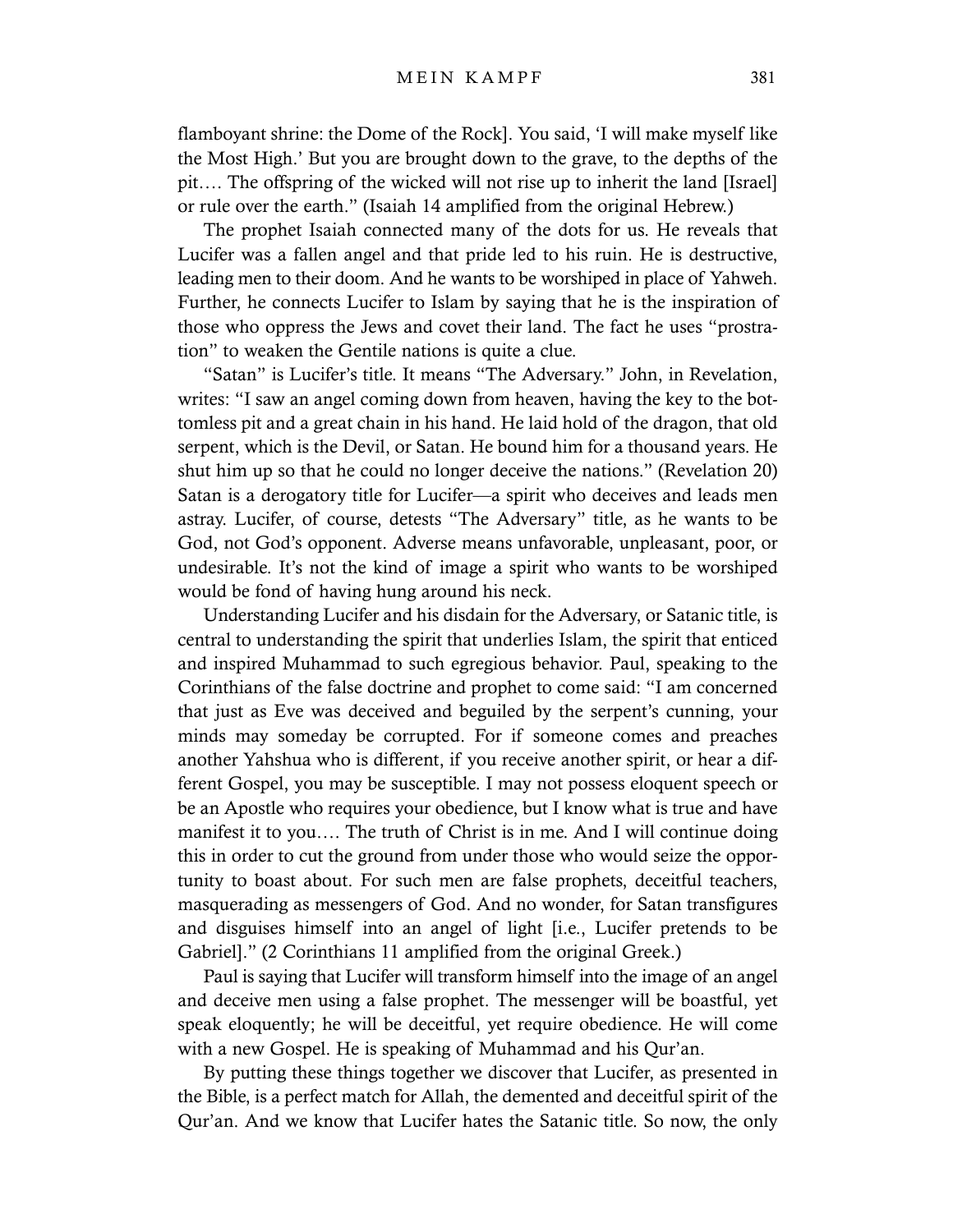pieces of the puzzle that remain are why Lucifer chose to disguise himself as Gabriel and why he chose Muhammad to be his prophet.

The Hebrew word for "angel" means "messenger." And the angel named Gabriel was only called to deliver three messages. The first is to Daniel. He told the prophet the exact day the Messiah would enter Jerusalem, five hundred years in advance of the occasion. He spoke of the destruction of the Temple, which followed Christ's crucifixion and resurrection. Then Gabriel told Daniel that Satan would cause great devastation that he would defile Mount Moriah in the last days. The second and then final time we hear from Gabriel is in the second chapter of the Gospel of Luke. Gabriel relays a message heralding the birth of John the Baptist—the one who announced the Messiah's arrival. And he told Mary she would give birth to Yahshua, the Son of Yahweh. In other words, Gabriel had only one job: announce the arrival of the Messiah. Lucifer chose to impersonate him because his Muhammad was the counterfeit Messiah. So now we know who the players are and why they are acting so devilishly.

Returning to the Qur'an we learn that even the mountains fear Allah. *059.021* "Had We sent down this Qur'an on a mountain, verily, you would have seen it humble itself, turn desolate and cleave asunder, splitting in two for fear of Allah. Such are these parables which We propound to men, that they may reflect."

The "Confrontation" ends with a self-indulgent love fest. Since the Qur'an is supposed to be Allah speaking, he sure seems to have a lofty view of himself. It's no wonder pride was Lucifer's undoing. *059.022* "Allah is He, no other Ilah may be worshiped; Who knows both secret and open; He, Most Gracious, Most Merciful. He is Allah, Whom there is no other Ilah; the Sovereign, the Holy One, the Source of Security, the Guardian of Faith, the Majestic, the Irresistible, the Superb, the Compeller: Glory to Allah! He is Allah, the Creator, the Evolver, the Bestower of Forms (or Colors). To Him belong the Best Names: whatever is in the heavens and on earth declares His Praises and Glory: and He is the Mighty, the Wise." Pretty flowery language for a demon impersonating a rock idol. And it's a wholly deceptive, even beguiling, description of the author of the opening salvo of this very surah. As I recall, Allah confessed to being a racist, terrorist thief. In fact, he was proud of it.

Moving on, we find that the 61<sup>st</sup> surah is equally violent and delusional. Its opening salvo blasts away at the prophet's favorite subject, "fighting." *061.002* "O Muslims, why say one thing and do another? Grievously odious and hateful is it in the sight of Allah that you say that which you do not. Truly Allah loves those who fight in His Cause in a battle array, as if they were a solid cemented structure." While that might explain why there were so many concrete statues of Saddam Hussein, "Allah "loving those who fight" destroys the myth that Islam is a religion.

Coveting that which is Yahweh's, Allah claimed that Moses was really Muhammad, practicing Islam, in an earlier life. *061.005* "And (remember), Moses said: 'O my people, why do you annoy and insult me, when you well know that I am Allah's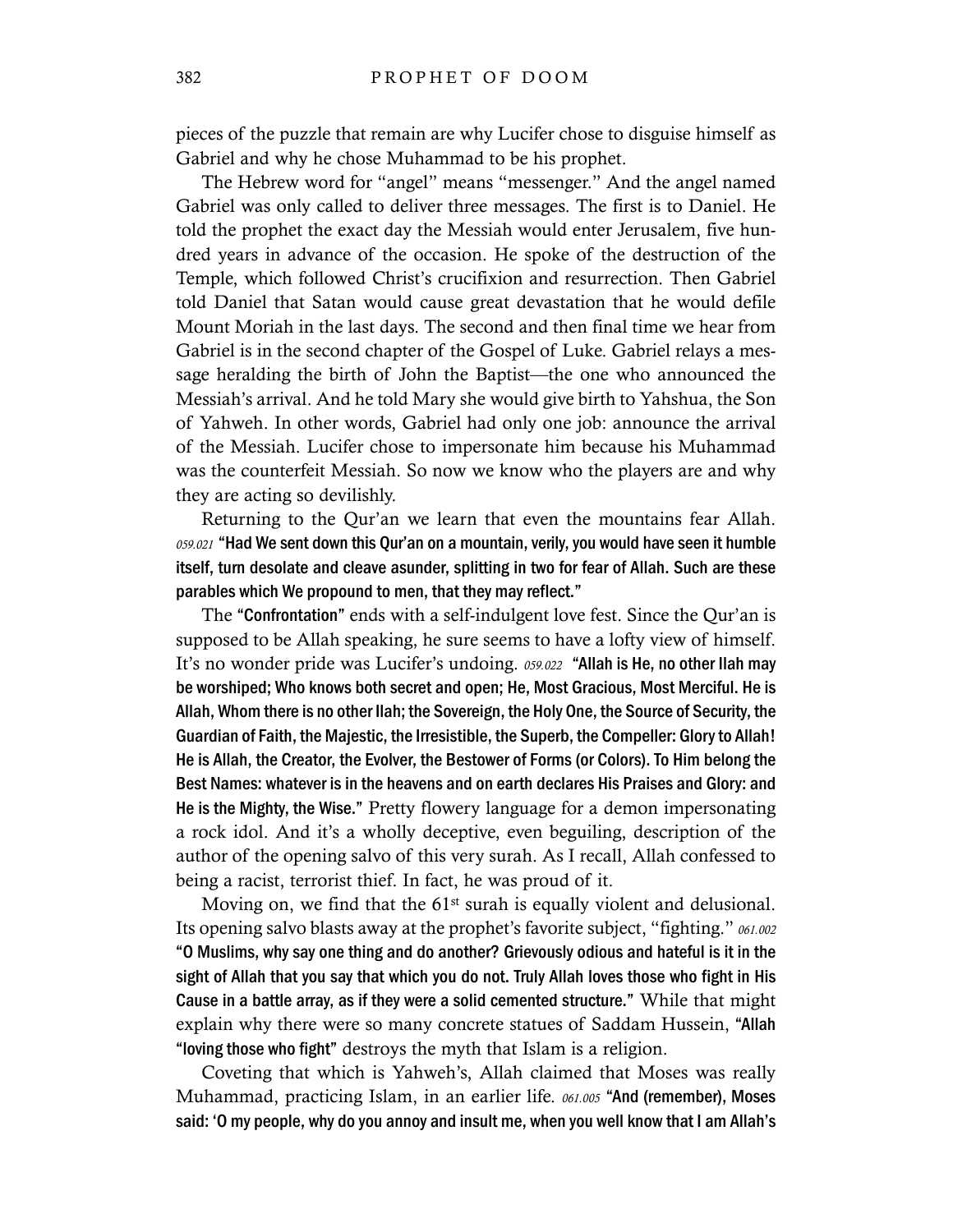Messenger?' Then when they turned away, Allah caused them to be deceived."

According to Allah, even Jesus was converted to Islam…*061.006* "And Jesus, the son of Mary, said: 'Children of Israel, I am the Messenger of Allah (sent) to you, confirming that (which was revealed) before me in the Torah, and giving Glad Tidings of a Messenger to come after me, whose name shall be Ahmad, the Praised One.' But when he came to them with Clear Signs, they said, 'this is sorcery!'" Search as I might, I can't find this in my Bible. But it sure makes Paul's warning ring true.

*061.007* "Who does greater wrong than one who invents falsehood against Allah, even as he is being summoned to Islam? And Allah guides not the disbelievers. Their intention is to extinguish Allah's Light (by blowing) with their mouths: But Allah will complete His Light, even though the Unbelievers detest (it). It is He Who has sent His Messenger with Guidance and the Religion of Truth (Islam), that he may make it conquer all religion, even though the disbelievers hate (it)." The phrase "conquer all religion" should be fair warning to the ecumenical movement, those who say all faiths present different paths to the same God, and should therefore be approached with respect and tolerance. Further, in light of what we just read in Isaiah, this pronouncement is a dead ringer for Lucifer.

It's time to make a deal. Sell your soul to this devil and he will escort you into the gardens of delight. *061.010* "Believers, shall I lead you to a bargain or trade that will save you from a painful torment? That you believe in Allah and His Messenger (Muhammad), and that you strive and fight in the Cause of Allah with your property and your lives: That will be best for you, if you but knew!" Since Allah's Cause is defined as fighting or jihad, this is a call to martyrdom—it's the anthem of suicide bombers. *061.012* "He will forgive you your sins, and admit you to Gardens under which rivers flow, and to beautiful mansions in Eden: that is indeed the Supreme Achievement. And another (favor) which you love: help from Allah for a speedy victory over your enemies." Yes, Muslim militants love a speedy victory. Time is money.

*061.014* "O Muslims! Be helpers of Allah: As Jesus the son of Mary said to the Disciples, 'Who will be my helpers (in the Cause) of Allah?' Said the disciples, 'We are Allah's helpers!' Then a portion of the Children of Israel believed, and a portion disbelieved: But We gave power to those who believed against their enemies, and they became the victorious." Allah is saying, "Fight for me and I will give you the power to kill my enemies—the Children of Israel."

So that we might know why the Qur'an was so poorly written, Allah began the 62nd surah proclaiming: *062.002* "It is He Who has sent to the unlettered ones a Messenger from among them, to rehearse and recite to them His Verses, to purify them, and to instruct them in the Book and Sunnah (of Muhammad); they had been in manifest error." The Qur'an is an illiterate rehearsing scripture to the unlettered. Perfect.

This next verse is vintage Muhammad. It's proof he and his wannabe god were racists. *062.005* "The likeness of those who are entrusted with the Taurat (Torah), who subsequently failed in those (obligations), is that of an *ass* which carries huge books (but understands them not). Wretched is the likeness of folk who deny the Verses of Allah. And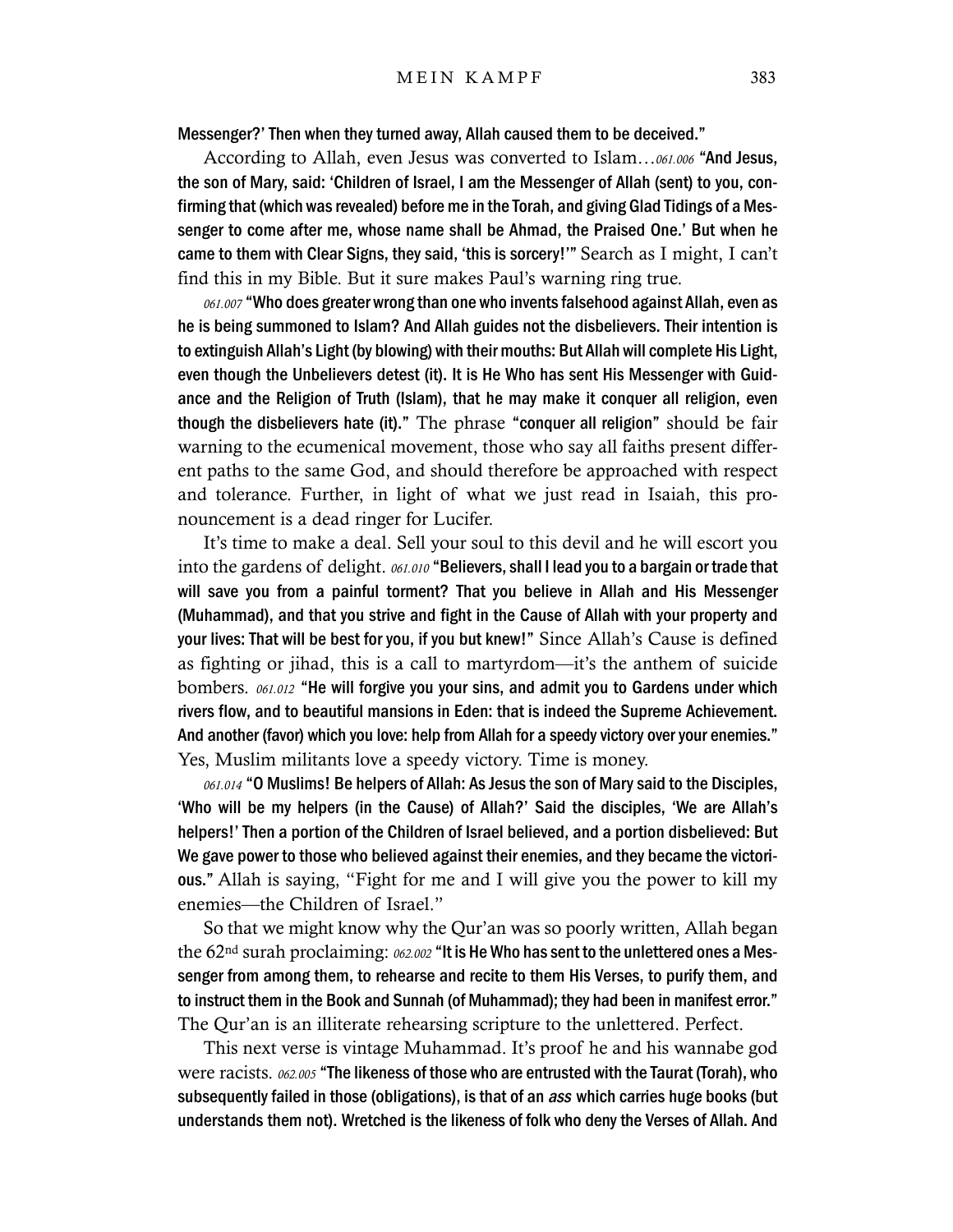Allah guides not disbelievers." Allah just had his *illiterate* prophet call the *literate* Jews "asses" for carrying books they did not understand. Astonishing. And not that it's important, but there's a contradiction. Earlier, Allah said that Jews were swine and monkeys, not asses.

For a "book" so dependant on the Jews and their scripture, Allah and his unlettered pen pal don't seem to like them very much. *062.006* "Say: 'You Jews! If you think that you are friends to Allah, to the exclusion of (other) men, then desire death, if you are truthful!' But never will they long (for death), because of what their hands have done before them! Allah knows well the polytheists! Say: 'The Death from which you flee will truly overtake you. Then will you be sent back to the Knower of things secret and open, and He will tell you the things that you did!'" How's that for a bottom line? Desire death if you are truthful.

Now that Allah has helped his prophet condemn Jews, it's time to turn on the "bad" Muslims—those nasty hypocrites. In a surah named in their honor, we read: *063.001* "When the Hypocrites come to you they say, 'We bear witness that you are indeed the Messenger of Allah.' Allah knows you are His Messenger, and Allah bears witness the Hypocrites are indeed liars." Which means they were liars when they: "bore witness that Muhammad was the Messenger of Allah."

*063.002* "They have made their oaths a screen, thus they obstruct (men) from the Path of Allah: truly evil are their deeds. That is because they believed, then they rejected Faith: So a seal was set on their hearts: therefore they understand not." I'm curious. If Muhammad was so wonderful, how could so many of those who lived in his presence have rejected him and his religion? This avalanche of abandonment was obviously the reason Muhammad had to tell his militants: *Bukhari:V4B52N260* "If a Muslim discards his faith, kill him." Islam must be forced on people. No one in their right mind chooses it. And once in, no one leaves this cult alive.

*063.004* "When you look at them, their bodies please you; and when they speak, you listen to their words. They are pieces of wood propped up. They think every cry is against them. They are the enemies; so beware of them. The curse of Allah is on them! Allah will destroy them. How are they deluded and perverted?" Since Allah repeatedly defines "bad" Muslim hypocrites as those unwilling to leave their homes to fight, peaceful Muslims ought to know that their god has "cursed" them, that they are his "enemy," and that he wants to "destroy" them because they're "perverted."

So how does all of this square with predestination? *063.006* "It is equal to them whether you ask forgiveness or not. Allah will never forgive them. Allah does not forgive the transgressing people." Then whom, might I ask, does he forgive? Perfect people like Muhammad? Think about the absurdity of this statement. Only transgressors need forgiveness, yet they will receive none. So only those who don't need to be forgiven will be forgiven for what they didn't need to be forgiven for. No one is going to accuse Allah of being smart.

The Qur'an suggests that Muhammad and his Meccan emigrants had overstayed their welcome. *063.007* "They are the ones who say, 'Spend nothing on those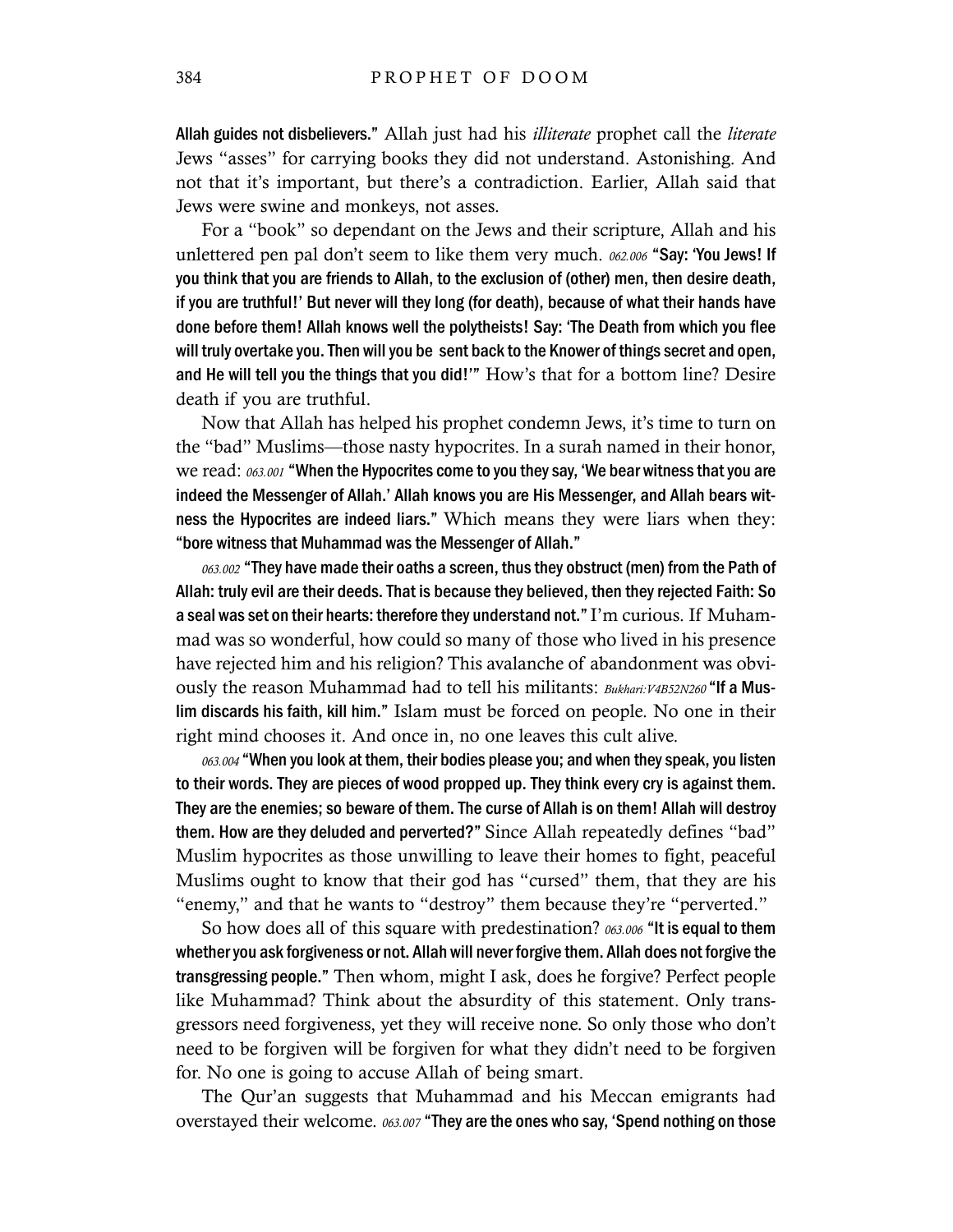who are with Allah's Messenger so that they will desert him.' But to Allah belong the treasures of the earth; but the Hypocrites understand not. They say, 'If we return to Medina, surely the more honorable (element) will expel the meaner (i.e., Muhammad).' But honor, power and glory belong to Allah and His Messenger." It's interesting that the first Muslims considered Muhammad "mean." They also recognized that his parasites, or mercenaries, were only hanging around for the money. And why, if the "treasures of the earth" belonged to Allah, did Abu Bakr prowl the streets begging Jews to "give Allah a good loan?"

Since the established families of Yathrib were unwilling to finance the prophet's piracy, Allah repeatedly ordered Muslims to pay the zakat, a tax of which Muhammad was beneficiary. *063.010* "Spend out of the substance [booty] which We gave you before death comes and you say, 'My Lord, why didn't You give me respite for a little while? I wish I had given (more).'" Financing the prophet's terrorist campaigns was now on Allah's list of "good deeds."

The Noble Qur'an footnotes a Bukhari Hadith to explain this verse. "The Prophet said, 'Everyday two angels come down from heaven. One says, "O Allah, reward every person who spends in Your Cause." The other says, "O Allah, destroy every miser."'"

Moving on to the 64<sup>th</sup> surah, we discover that the prophet is losing believers in droves. He remains fixated on those who are rejecting of Islam: *064.005* "Has not the story reached you of those who disbelieved before? They tasted the ill effects of their unbelief. They tasted a painful torment because there came to them messengers with Clear Proofs, but they said: 'Shall (mere) human beings direct us?' So they rejected and turned away. But Allah can do without (them): Allah is Rich, the Owner of Praise. Those who reject Faith and treat Our Signs as falsehoods, they will be Companions of the Fire, to dwell therein forever: an evil resort." If Allah is indeed Satan, he can't do without man. He needs men to doing his bidding.

The following verse establishes Allah as the lord of disasters, pain, and suffering, of disease, failure, and heartache. *064.011* "No calamity occurs, no affliction comes, except by the decision and preordainment of Allah." *064.012* "So obey Allah, and obey His Messenger (Muhammad): but if you turn back, the duty of Our Messenger devolves only to convey. Allah! There is no ilah but He."

Returning to the hypocrites, we are told that they are lurking everywhere. *064.014* "Believers, truly, among your wives and your children there are enemies for you: so beware of them! ... Your wealth and your children are only a trial." Islam is twisted and inverted. Wives and children are a blessing, not enemies—a joy, not a trial.

Ever eager to fleece his flock, the profiteer recited: *064.016* "Fear Allah as much as you can; listen and obey. Pay the zakat. Those saved from covetousness prosper. If you loan to Allah a beautiful loan, He will double it. He will grant Forgiveness: for Allah is most ready to appreciate." Just think of what this guy could have done with cable TV. "Step right up and buy your forgiveness here."

 $\mathsf{C}$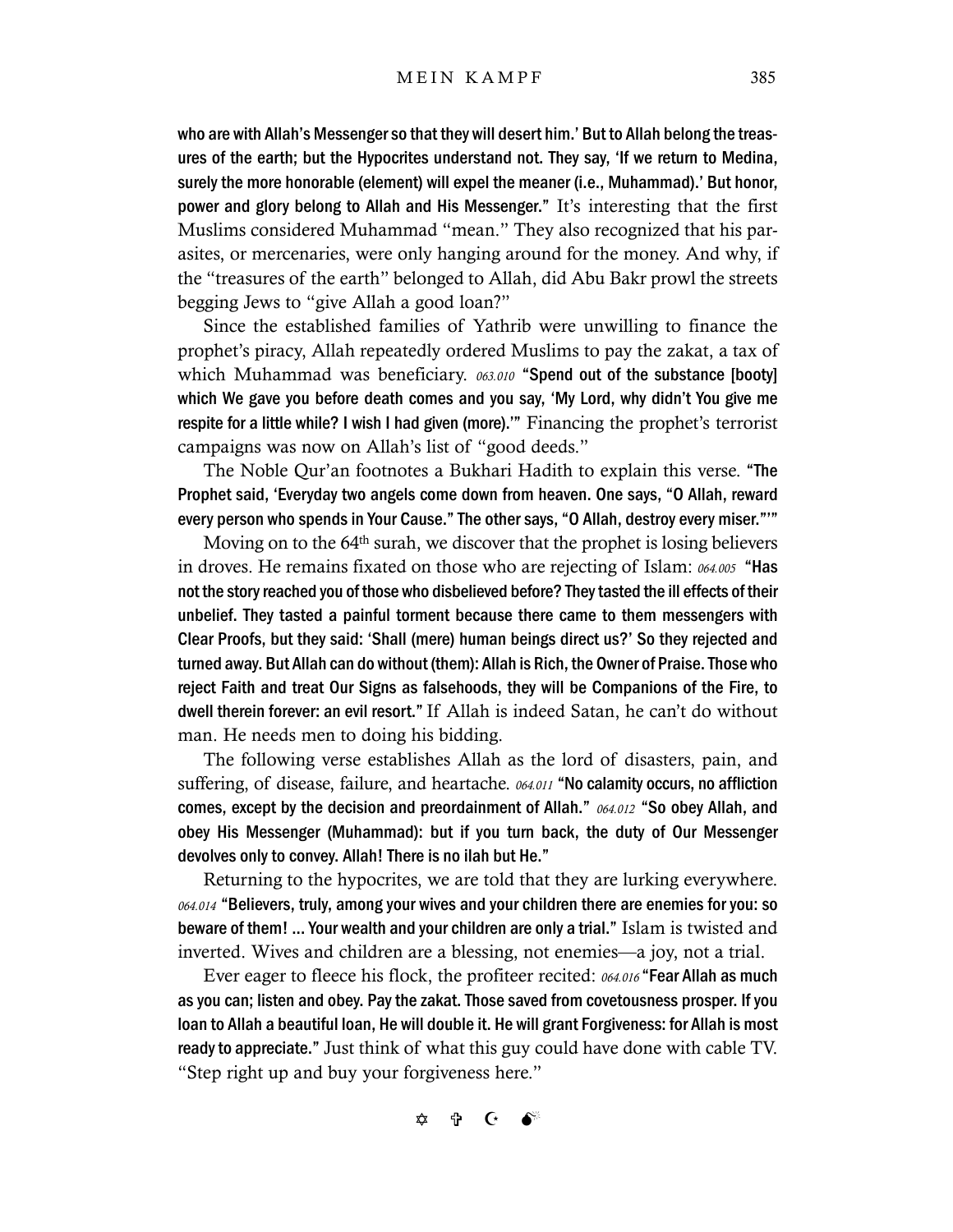Against this backdrop of money-grubbing scriptures, the terrorist raids continued. *Tabari VII:98* "The Messenger ordered Zayd [the prophet's former slave turned adoptive son] out on a raid in which he captured a Quraysh caravan led by Abu Sufyan at a watering place in Najd." Proving that they were civilian businessmen, and thus a terrorist target…"A number of their merchants set out with a large amount of silver since this was the main part of their merchandise. They hired a man to guide them along this route. Zayd captured the caravan and its goods but was unable to capture the men. He brought the caravan to the Prophet." If this isn't piracy and terror the words need to be redefined.

*Tabari VII:98* "The reason for this expedition was that the Quraysh said, 'Muhammad has damaged our trade and sits astride our road. If we stay in Mecca we'll consume our capital.' …The news of the caravan reached the Prophet, as did the information that it contained much wealth and silver vessels. Zayd therefore intercepted it and made himself master of their caravan. The fifth (khums) was twenty thousand dirhams; Allah's Apostle took it and divided the other four fifths among the members of the raiding party. Furat was taken captive. They said to him. 'If you accept Islam the Messenger will not kill you.'" Submit or die has been the *modus operandi* of Islam ever since. It is a most interesting form of evangelism.

Another terrorist raid under their belts, it was time for murder. "The Killing of Abu Rafi the Jew" is the next Hadith. *Tabari VII:99* "In this year, it is said, the killing of Abu Rafi the Jew took place. The reason for his being killed was, it is said, that he used to take the part of Ka'b bin Ashraf against the Messenger. The Prophet is said to have sent Abd Allah bin Atik against him in the middle of Jumada (November, 624)." Muhammad had a rougher time controlling the media than do today's terrorists. Now Muslims just lie, and the press laps it up. There aren't five journalists in the Free World with the will and wisdom to expose Islam.

"The Messenger sent some Ansar under the command of Abd Allah and Abd Allah against Rafi the Jew. Abu Rafi used to injure and wrong the Prophet." *Bukhari:V4B52N264* "One of them set out and entered their fort. He said, 'I hid myself in a stable for their animals. They closed the gate. Later they lost a donkey. I went out with them, pretending to look for it. They found the donkey and went home. I went with them."

Tabari provides a slightly different twist, one more in keeping with today's jihadists: "Abd Allah said to the others, 'Stay where you are, and I will go and ingratiate myself with the doorkeeper to gain entrance.' When he was close, he wrapped himself in his cloak as though he were relieving himself. The doorkeeper called, 'You there, if you want in, come now because I want to shut the gate.' I went in and hid myself in the donkey pen."

Returning to Bukhari: "They closed the gate at night, and kept its keys in a small window where I could see them. When the people slept, I took the keys and opened the door. Abu Rafi had company that night but when they left I went to him."

Revealing the reason that Islam must be exposed, Tabari reports: *Tabari VII:100* "Every time I opened a door, I shut it behind me from the inside, saying to myself, 'If they become aware, they will not have time to stop me from killing him.' When I reached Rafi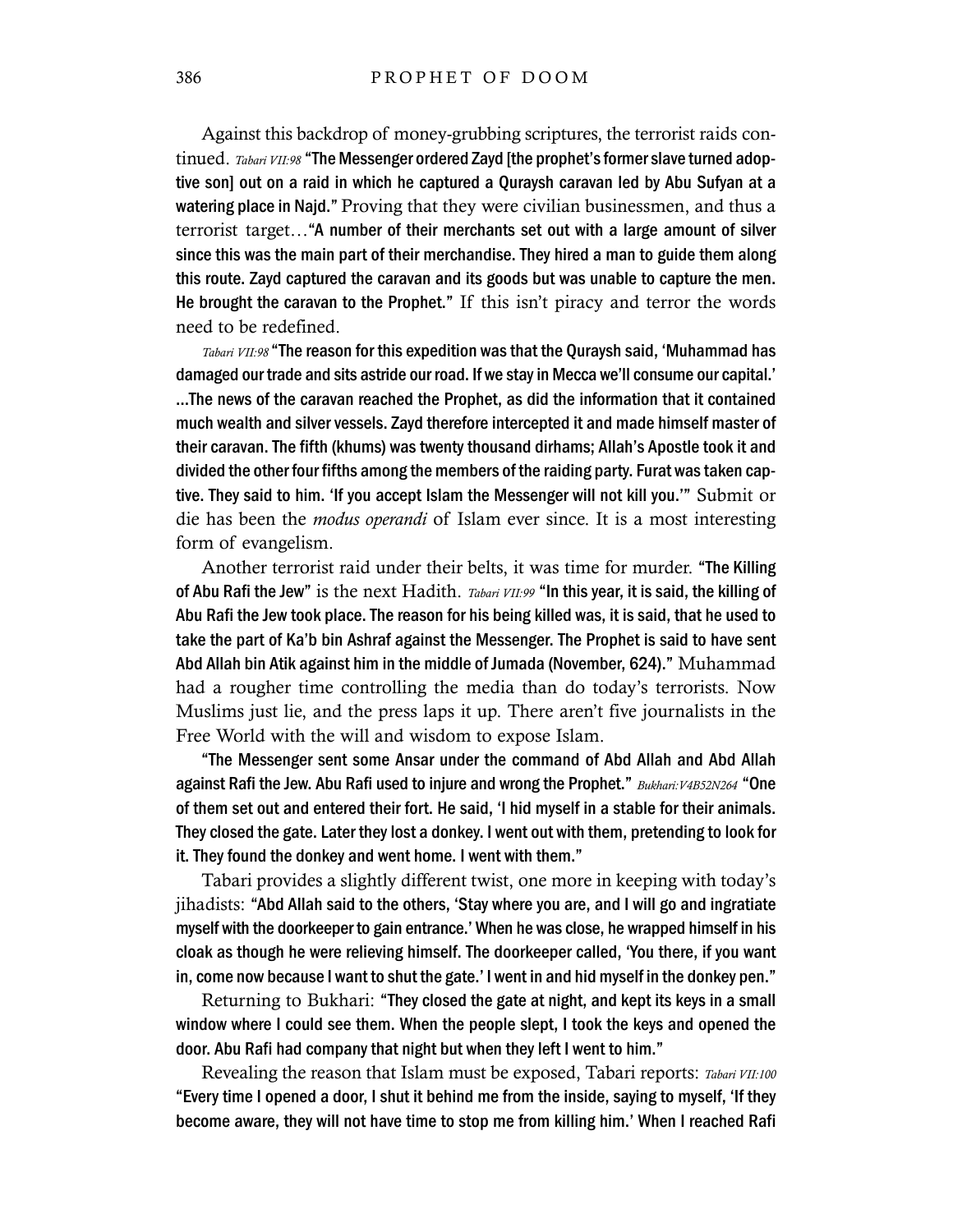he was in a dark room with his family. As I did not know where he was in the room, I said, 'O Abu Rafi.' When he replied, I proceeded toward the voice and gave him a blow with my sword. He shouted and I came back, pretending to be a helper. I said, 'O Abu,' changing the tone of my voice. He asked me, 'I don't know who came to strike me with his sword.' Then I drove my sword into his belly and pushed it forcibly till it touched the bone. I hit him again and covered him with wounds, but I could not kill him, so I thrust the point of my sword into his stomach until it came out through his back. At that, I knew that I had killed him [in front of his wife and children]."

"I came out, filled with puzzlement, and went towards a ladder in order to get down but I fell into a moonlit night and sprained my foot. I bound it with my turban and moved on. I came to my companions and said, 'By Allah, I will not leave till I hear the wailing of their women.' So, I did not move till I heard them crying for the Jewish merchant. I said, 'Deliverance! Allah has killed Abu Rafi.' I got up, feeling no ailment, and proceeded till we came upon the Prophet and informed him." Each time Muslims kill they absolve themselves of the crime and blame their "god." While calling Allah an assassin seems odd, it proves my theory. Allah needs men to do his bidding. Satan is helpless without stooges.

And, lest we forget, Muhammad had now become a serial killer. Usually such men are condemned, locked up, and repudiated. This one was followed.

The next Hadith turns murder into a contest. *Tabari VII:101* "Abu Rafi was one of those who had mustered ahzab against the Prophet. The Aws had killed Ka'b Ashraf on account of his enmity to the Messenger and his inciting people against him, so the Khazraj asked the Prophet for permission to kill Sallam Huqayq, who was in Khaybar. He granted this." The Ansar were comprised of Aws and Khazraj. They were vying for the prophet's attention by killing Jewish poets. It was an ungodly game.

*Tabari VII:101/Ishaq:482* "One of the favors which Allah conferred upon his Prophet was that these two tribes of the Ansar, the Aws and the Khazraj, used to vie with one another like stallions to carry out the will of Muhammad. The Aws did not do anything which benefited him without the Khazraj saying, 'By Allah they will not gain superiority over us in Islam in the eyes of the Messenger by doing this.' And they would not cease until they had done something similar. Thus when the Aws killed Ka'b Ashraf on account of his hostility to Muhammad, the Khazraj conferred to find a man comparable to Ka'b in hostility and called to mind Sallam Huqayq in Khaybar. They asked the Prophet for permission to kill him, and it was granted." Proving, once again, that the best Muslims are killers.

Deception was a hallmark of this assassination as had been in the others. So was cowardice. *Tabari VII:101/Ishaq:483* "His wife came out and we told her that we were Arabs in search of supplies. When we entered, we bolted the door on her so she gave a shout to warn him of our presence. We rushed upon him with our swords as he lay in his bed. He took his pillow and tried to fend us off. Abd Allah thrust his sword into his stomach and transfixed him while he was shouting, 'Enough! Enough!' At once we went out but Abd Allah had bad eyesight, and he fell off the stairway, bruising his leg or arm. 'How shall we know that the enemy of Allah is dead?' one of us asked. 'I will go and look,' one replied.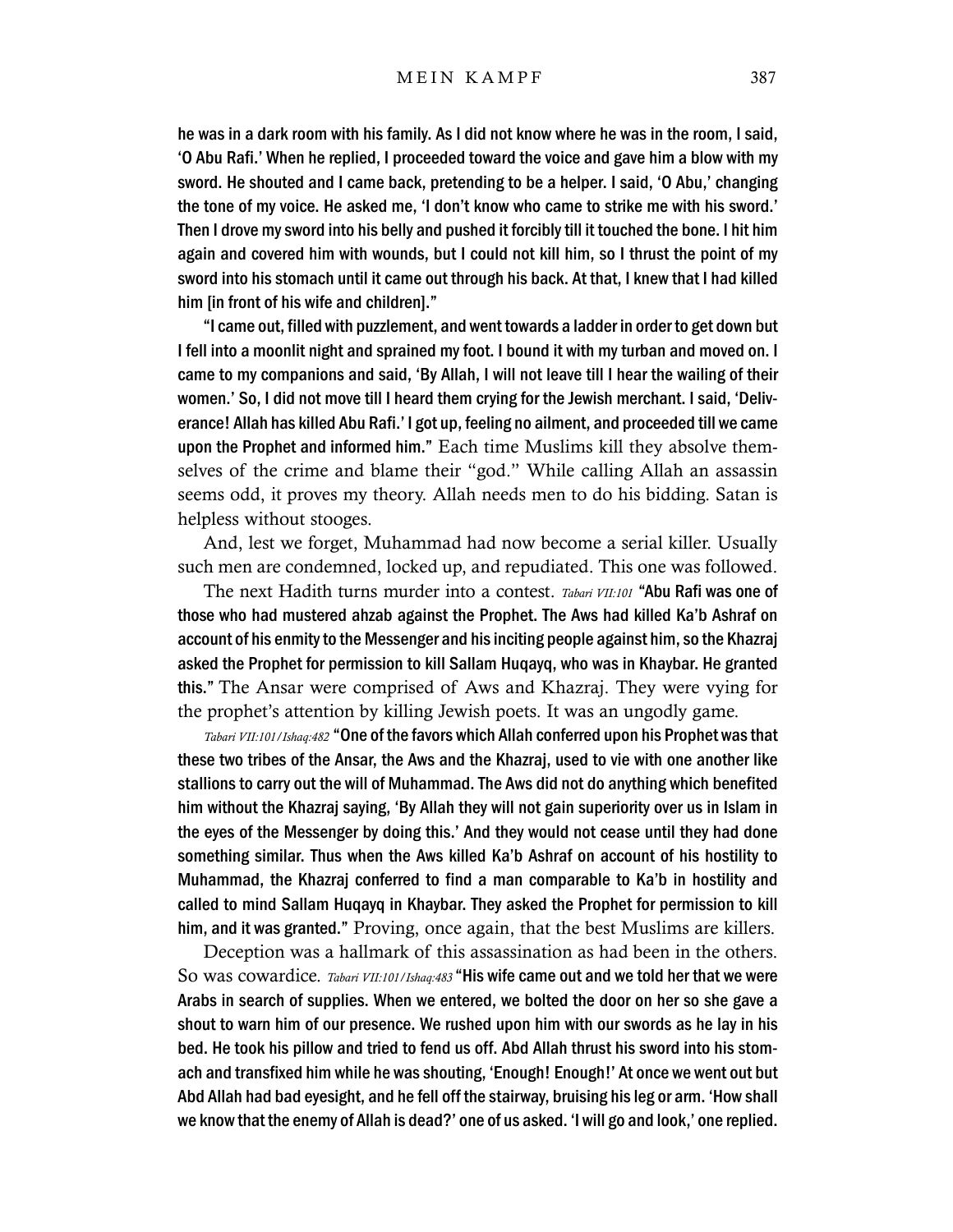He set off and mingled with the people. He said, 'I found him with the men of the Jews, and with his wife, who had a lamp in her hand, peering into his face. She said, 'By the God of the Jews, he is dead.' I never heard any more pleasing words than these. We went to the Messenger of Allah and told him that we had killed the enemy of Allah. We disagreed in his presence about the killing of Sallam, each of us claiming to have done it. The Prophet said, 'Bring me your swords.' We did and he looked at them. He said, 'This sword of Abd Allah killed him. I can see the marks left by bones on it.'"

There are no words more pleasing to a Muslim than "a Jew is dead." The first followers of this perverse doctrine, Muhammad's Disciples, had been so corrupted by Islam they believed they were doing "god" a service by eliminating Jews. They fought over who should be given "credit" for the kill. It is why Christ warned his disciples: "A time is coming when everyone who kills you will think that he is offering service to God." (John 16:2)

To celebrate Sallam's murder, Muslim militants sang the following chorus: *Ishaq:483* "Allah, what a fine band you have, one willing to kill Sallam and Ashraf! We went with sharp swords, like fighting lions. We came upon their homes and made them drink death with our swift-slaying swords. Looking for the victory of our Prophet's religion, we ignored every risk."

 $\mathsf{C}^{\star}$ 

The "poligious" doctrine of Islam—that caustic blend of politics and religion—was the motivation behind the forced banishment of the Qaynuqa, a Jewish township larger than Mecca. It enabled Muhammad to instigate the murder of Jewish journalists. It inspired the grotesque slaying of a Jewish merchant. Muhammad, in cahoots with his demonic spirit, lured men into hellish duty with the dual enticements of worldly booty and heavenly lust. Islam corroded minds and corrupted souls beyond salvation. The Islamic economy and governance was based upon piracy and militancy. Muslim mercenaries could no longer distinguish right from wrong, truth from deceit. Their "religotic" (politicized religion) created the culture needed to motivate men to madness and murder. It still does.

Hopefully, you have not felt the sting of Islamic terror personally. As such, you may be able to compartmentalize the horror of these events. And that's understandable. We do not know how many Qaynuqa women and children died after being thrown into the desert. We can only imagine how they suffered. And up to this point, Muhammad's militants had slaughtered barely a hundred innocent souls. By the close of the second year of the Islamic Era, the first Muslim marauders were still small-time tyrants. Close your eyes, set down the book, and they'll all just fade away...

Sorry. It won't work that way. We ignore Islam at our peril. Undiagnosed and untreated, evil festers and grows. Like a cancer, it leaves nothing but death and destruction in its wake. Whether you view the world through the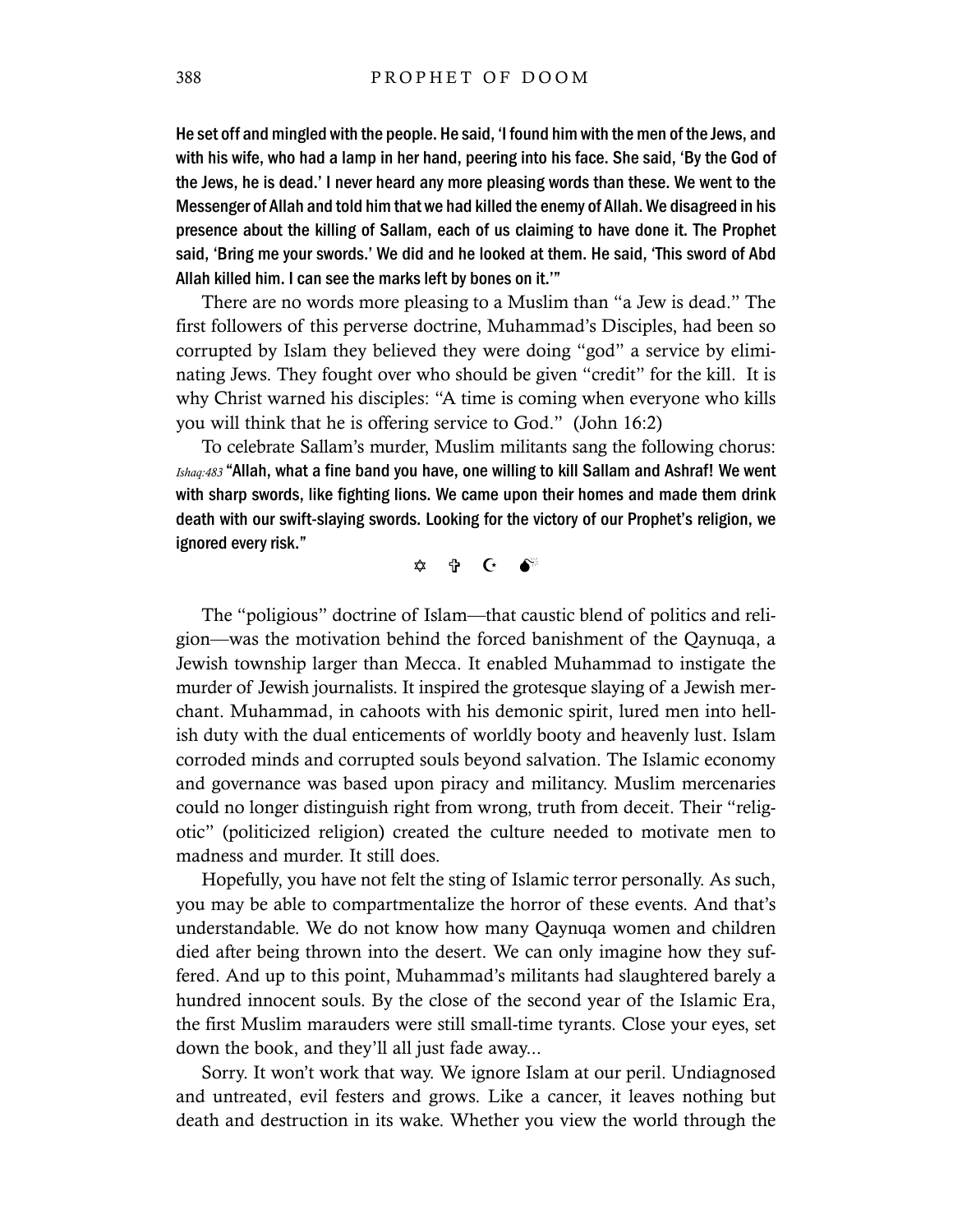prism of the Islamic scriptures, the Bible, or history, the inevitable consequence of our present course will lead to World War III. I believe over a billion people will die in the first third of the twenty-first century as a result of our ignorance and our tolerance of Islam. Biological and nuclear weapons will be unleashed in a war started by Muslims in pursuit of Jews. It will create hell on earth and destroy the world as we know it.

The Qur'an and Hadith serve as proof that Islam is destructive. With every page, this is made abundantly clear. Left to its own devices it's obvious where Islam will lead. Muhammad's legacy is terror. From the Biblical perspective, the prophecies pertaining to World War III are laid out in the last chapter, so for now, let's focus on the historical justification for my rather dire prediction. To stress the consequence of tolerating Islam, I'm going to share some quotations from the "gospel" of the twentieth century's most famous poligious doctrine. The prophet's name was Adolf Hitler. His book was Mein Kampf. His religotic was Nazism. The consequence was World War II.

Even in the tolerant realm of political correctness, Nazism is rebuked. So, if I can demonstrate that apart from time and place, Nazism is virtually identical to Islam, I will have removed the veil of religiosity that protects Islam from scrutiny. Even pacifists understand the consequence of ignoring Hitler. By showing that *Mein Kampf* and the Qur'an were authored by the same spirit, and that their motives, mission, and means were indistinguishable, I will have made exposing and rebuking Islam relevant, as Mein Kampf led to the Holocaust and to the brutal death of 55 million people. By proving that Nazism was founded as a religion, as a tool a covetous man used to satiate his personal craving for power, sex, and money, I will have awakened an unquenchable desire to eradicate the poligious dogma that inspired it— Islam—before it obliterates all mankind. In that light, I beg your indulgence.

Mein Kampf is a 1000-page rant. I will be revealing passages (edited of verbosity) found in the 1939 English translation I urge you to read: Reynal & Hitchcock, by Houghton Mifflin. We have already reviewed the introduction, one written immediately after the "land for peace" treaty severed Czechoslovakia, starting World War II. The translators warned that ignoring the "Nazi Gospel" would have catastrophic consequences. They were right. To discover why they came to that conclusion and to see why I'm convinced that ignoring the "Islamic Gospel" will lead to World War III, let's dive into the words, world, and mind of Adolf Hitler and compare them to Muhammad's.

Mein Kampf was written from Landsberg on the Lech prison in 1924, precisely 1300 years after the Qaynuqa Jews were abused so horrifically in 624 A.D. It was dedicated to sixteen martyrs, men Hitler praised as: *Mein Kampf:Dedication "Dead heroes, blood witnesses who continue to serve as brilliant examples for the followers of our movement. They were steadfast in their belief in the resurrection of their people."* The Muslim martyrs at Badr served Muhammad just as aptly. And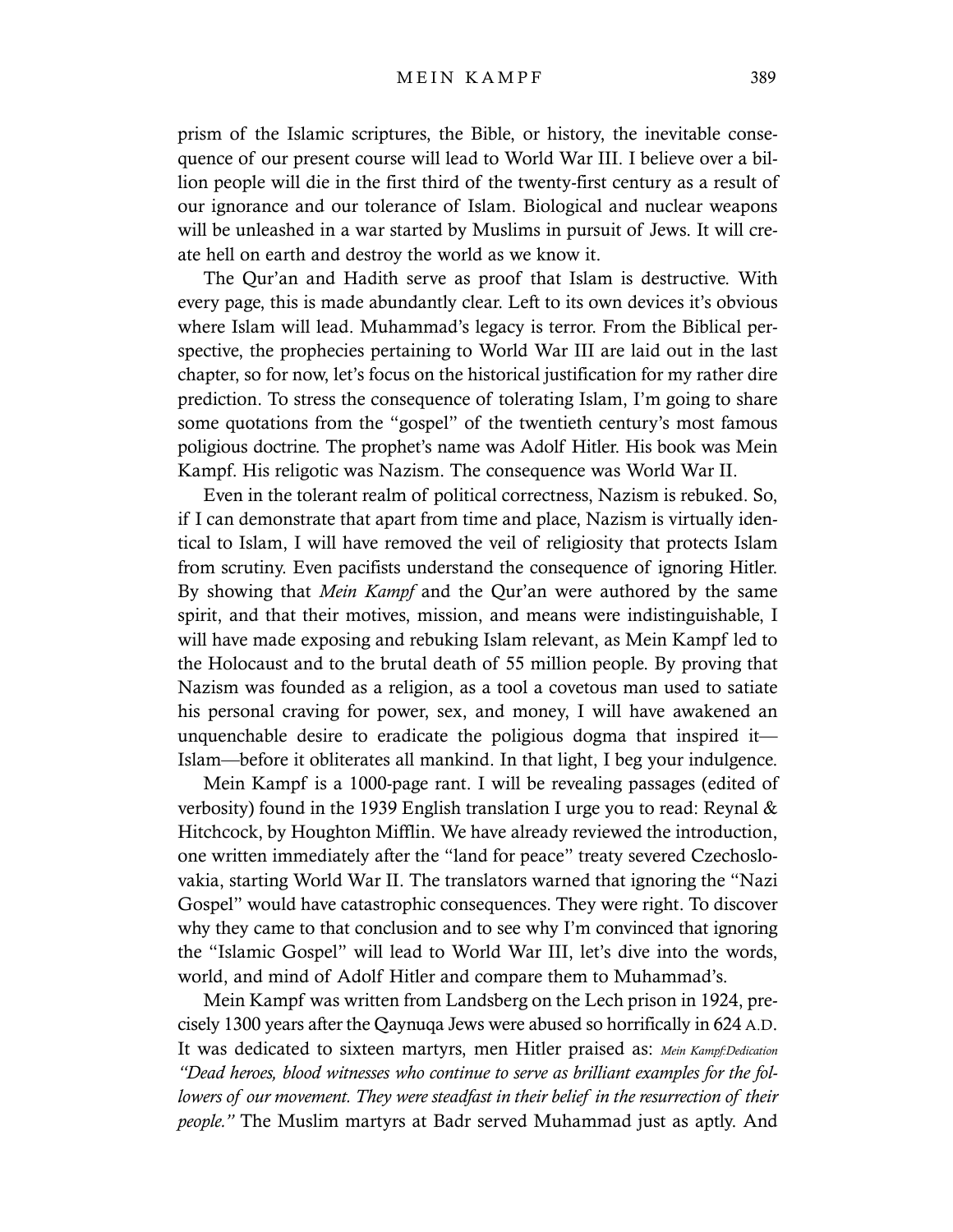I'm sure you noticed Hitler's predilection for religious terms. In his opening salvo he unleashed: *"witnesses," "serve," "examples," "followers," "movement," "steadfast," "belief,"* and *"resurrection."* It wasn't by chance.

Although better written and more insightful, the object and style of Mein Kampf is identical to the Qur'an and Hadith. *Mein Kampf:Preface "I resolved to set forth, in two volumes, the object of our movement and to draw a picture of its development. From this more can be learned than from any purely doctrinary treatise."* Mein Kampf, like the Qur'an, was written in first person. The royal "our" in the preceding quote was collective because Hitler saw himself as being spiritually guided. Although much of Mein Kampf was plagiarized, its formulation and proclamation, like Islam, was the work of a solitary man—one inspired by a dark, deceitful, hateful, and violent spirit.

The Qur'an and Hadith were never meant for non-Muslims to read. *Mein Kampf:Preface "With this work I do not address myself to strangers, but to those adherents of the movement who belong to it with their hearts and whose reason now seeks a more intimate enlightenment."* Muhammad ordered Muslims not to take the Qur'an with them when they conquered new lands. *Bukhari:V4B52N233* "Allah's Apostle forbade the people to travel to a hostile country carrying copies of the Qur'an." He said: "Unbelievers will never understand our signs and revelations."

Muhammad also claimed that nothing should be written if it could be spoken. He believed that eloquent speech had been the magic that had enabled his destiny. His Qur'an was, after all, an oral recital. The Hadith remains nothing more than an oral report. Hitler tells us why: *Mein Kampf:Preface "I know that one is able to win people far more by the spoken word than by the written word. Every great movement on this globe owes its rise to great speakers and not to writers."* Muslims and Nazis alike report that men swooned in their founder's presence as he so passionately called them to his cause. But I must say in Hitler's defense, he was a much more coherent writer than was Allah.

But alas: *Mein Kampf:Preface "Nevertheless, the basic elements of a doctrine must be set down in permanent form in order that it may be represented in the same way and in unity.*" In other words: "I want my prophetic words to survive me." And that's because both men wanted to outlive those who tormented, mocked, and rejected them. *Mein Kampf:Preface "Mein Kampf will serve to destroy the evil legends created about my person by the Jewish press."*

Muhammad and Hitler saw themselves and their followers as a nation in distress, one that could, should, and would righteously steal what belonged to others. Hitler said: *Mein Kampf:1"The distress of the nation gives us the moral right to acquire foreign soil and territory. The sword is then the plow. From the tears of war there grows the daily bread for generations to come."* Muhammad said: *Qur'an 013.041* "Do they not see Us advancing from all sides into the land (of the disbelievers), reducing its borders (by giving it to believers in war victories)?" Inspiring militants to become plundering pirates, both religotics turned their adherents into parasites. Their economies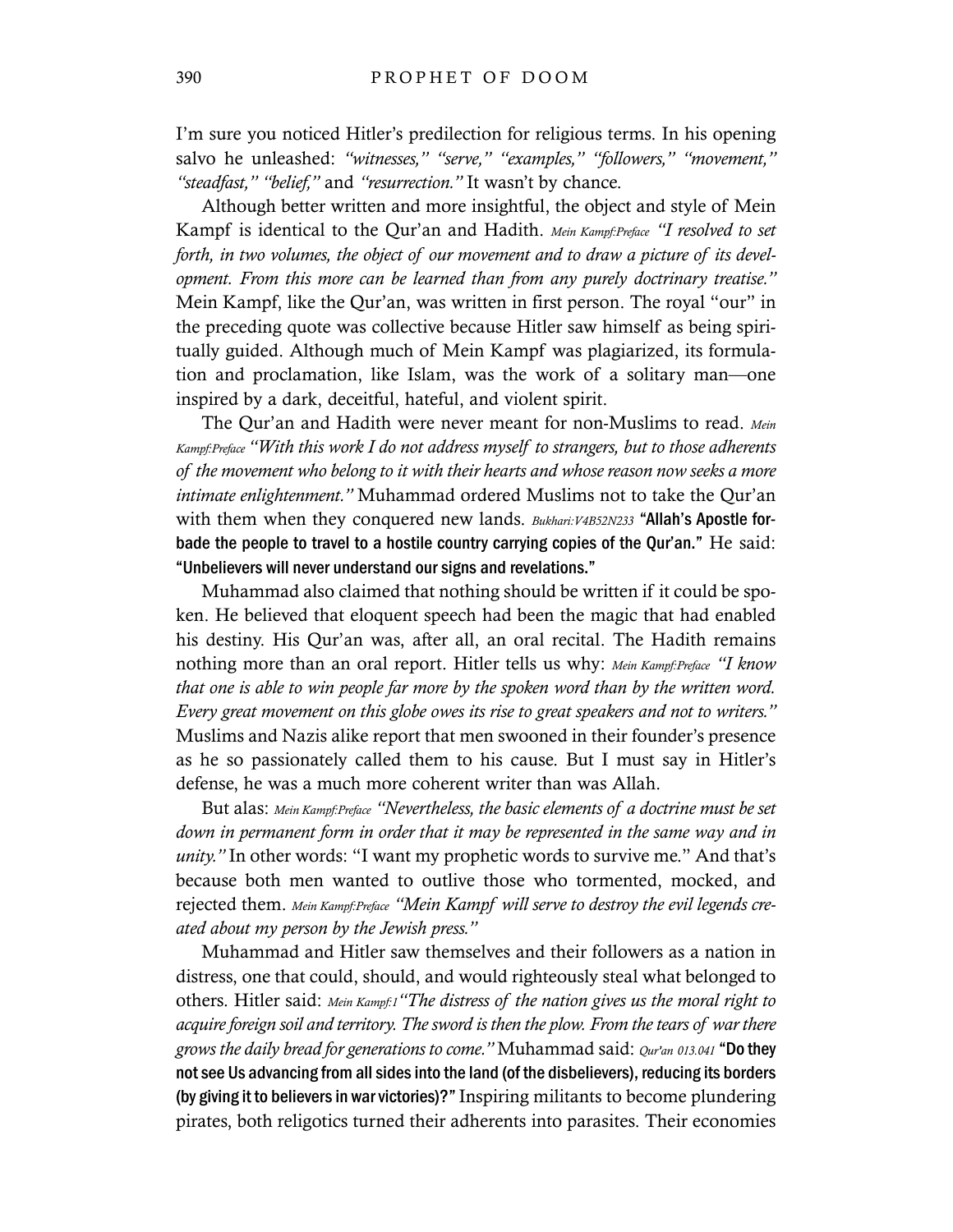became dependent upon booty. Honest labor was confined to fighting.

*Mein Kampf:Preface "That also gave me the opportunity to describe my own development as far as it is necessary to understand these volumes."* The Qur'an screams out to us today, testifying that Muhammad was an abused child, hating all who withheld the power and wealth he craved. Mein Kampf is more direct. Hitler admits to being abused, orphaned, and poor. He tells us how this led him to create his new religion, and how he would use it to attack both his powerful peers and the defenseless Jews. As such, reading Mein Kampf is like having a conversation with Muhammad.

Hitler and Muhammad rose from tiny towns they ultimately attacked. *Mein Kampf:1"Today I consider it my good fortune that Fate designated the small town of Braunau as the place of my birth."* Der fuhrer called his guiding spirit "Fate" and "Nature." Both were always capitalized as if divine and used interchangeably with "Lord" and "God." These words are found throughout English translations of the Bible and Qur'an. Both have pagan origins. "Lord" was the title of "Baal," the Canaanite god. The English "God" is derived from the Germanic "Gott." Pagan Aryans coined the term in reference to the dark spirits they worshiped. Lucifer would be honored with either moniker.

Like Muhammad, Hitler was orphaned and abused. He described his youth in these terms: *Mein Kampf:6 "endless poverty, misery and hardship, want and sorrow." Mein Kampf:7 "I was a quarrelsome boy." Mein Kampf:29 "Hunger was my faithful guard, the only friend who never left me." Mein Kampf:33 "I have felt poverty's grip, a murderous viper with poisonous fangs." Mein Kampf:32 "The relentless struggle killed all pity. My painful existence suffocated any feeling of sympathy."* Remember these words.

Hitler described his torment: *Mein Kampf:43 "I was familiar with nothing but filth and despised all authority." Mein Kampf:39 "What grew out of this unhappiness and misery, of this filth and decay, was no longer a human being. I possessed a ruthless resolution to destroy the incurable social tumors."* I believe that this is how Muhammad felt as he endured the anguish of poverty and the unrelenting harshness of the Arabian desert. He came to despise all authority except his own.

Understanding Hitler's motivation is important because ultimately the two most diabolical doctrines ever conceived by man were the direct result of an abused childhood. A festering rage caused both founders to covet what they were denied and hate those they viewed responsible for their torment.

Speaking of his abusive father, Hitler said, *Mein Kampf:14 "The old man became embittered. I got the worst of it as he relentlessly began to enforce his authority." Mein Kampf:38 "He became familiar with alcohol, coming home drunk and brutal. God have mercy on the scenes which followed. I witnessed it all personally, hundreds of times with disgust and indignation. Even now I shudder when I think of those pitiful times. The pictures are haunting. But Fate will take its revenge."* Hitler, like Muhammad was fatalistic. Der fuhrer named his guiding spirit "Fate" while the prophet usurped every characteristic of Manat, the Arab goddess of fate. Both believed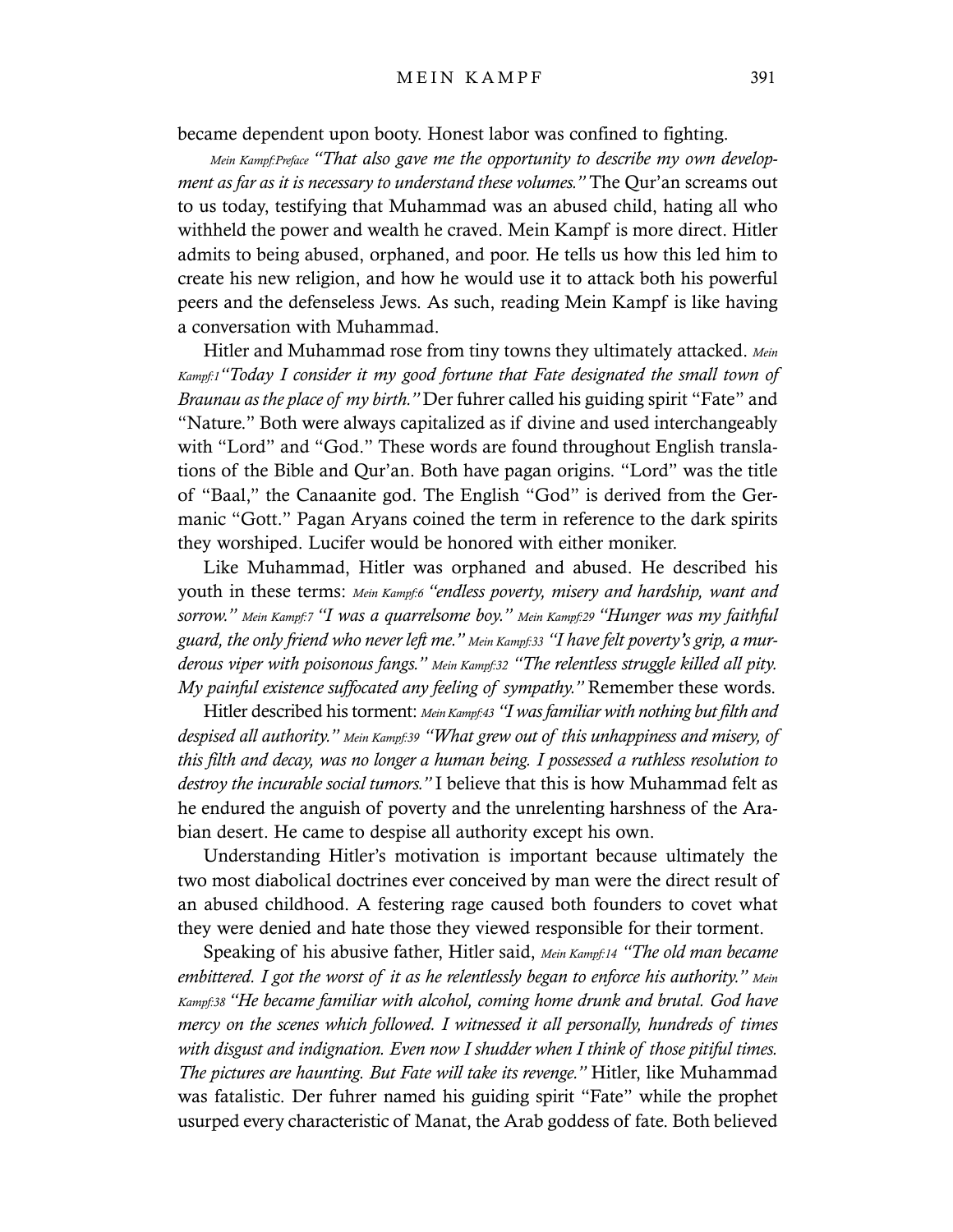that their "god" would help them avenge their tormented youth. They preached predestination because it eliminates choice.

Being abandoned shaped the boys who would become tyrants: *Mein Kampf:24 "When I was thirteen my father died quite suddenly. Mein Kampf:25 "Two years later my mother's death put a sudden end to all my plans. Her illness exhausted our meager funds. The orphan's pension I received was not nearly enough for me to live on. I hoped to wrest from Fate some success; I needed to become something."* This was Muhammad's motivation. It resonates throughout the Qur'an and Hadith. He was insecure and needed to prove that he was somebody.

Although his behavior was criminal and immoral, der fuhrer, like der prophet, saw himself as a bastion of virtue. *Mein Kampf:41 "I was shocked by the ethical and moral crudity of my comrades, and by their low level of spiritual development." Mein Kampf:41 "Not a shred of humanity is left, not a single institution is unattacked, from teacher to head of state, from religion to morality. Everything is abused, pulled down in the nastiest manner into filth and depravity."*

Muhammad saw Arabs as either good fighters in his cause, useless hypocrites, or enemy infidels. Hitler's view was no different. *Mein Kampf:16 "I saw the world in three groups: the fighters, the lukewarm, and the traitors."* Both doctrines were uncompromising, intolerant, born in blood, and propelled by sword.

The means to Hitler's madness was his corruption of history and his wanton disregard for facts and chronology. This was identical to Muhammad's dimwitted rape of the Bible. *Mein Kampf:18 "I learned how to forecast the future by recalling the past…. The chronology of history does not matter. It is the search for forces which cause effects…. Remember that which is important and forget the rest."*

The Aryan dictator twisted the past to serve his future, just like the Arab pirate before him. *Mein Kampf:47 "Content is registered in the mind, not according to the sequence it happened or the sequence in which the books were read, but just as small pieces of a mosaic that must be put into place."* While Muhammad wasn't this articulate or philosophical, he did have a penchant for taking unrelated pieces of Jewish history and rearranging them to his liking.

Mein Kampf and the Qur'an were comprised of the same raw material and crafted in the same fashion. *Mein Kampf:49 "As soon as the knowledge is gained it finds its due place in the picture the imagination has created. It acts as a supplement, enhancing truth and clarity."* Both men used their twisted histories to befuddle their assailants. *Mein Kampf:49 "A public speaker will never convincingly confront a contradiction without such information. A knowledge of history can be used to confound an adversary."* And they used the Bible to make the ungodly sound religious. *Mein Kampf:51 "The more the linguistic tohuwabohu (Hebrew, Genesis 1:2—meaning chaos, confusion, and hubbub) ate into the existing government, the faster they heralded a day of doom for their Babylonian realm."* Muhammad's favorite prediction was of the Day of Doom. And it was in the Babylonian realm that Islam was molded into a poligious doctrine capable of seducing a billion souls.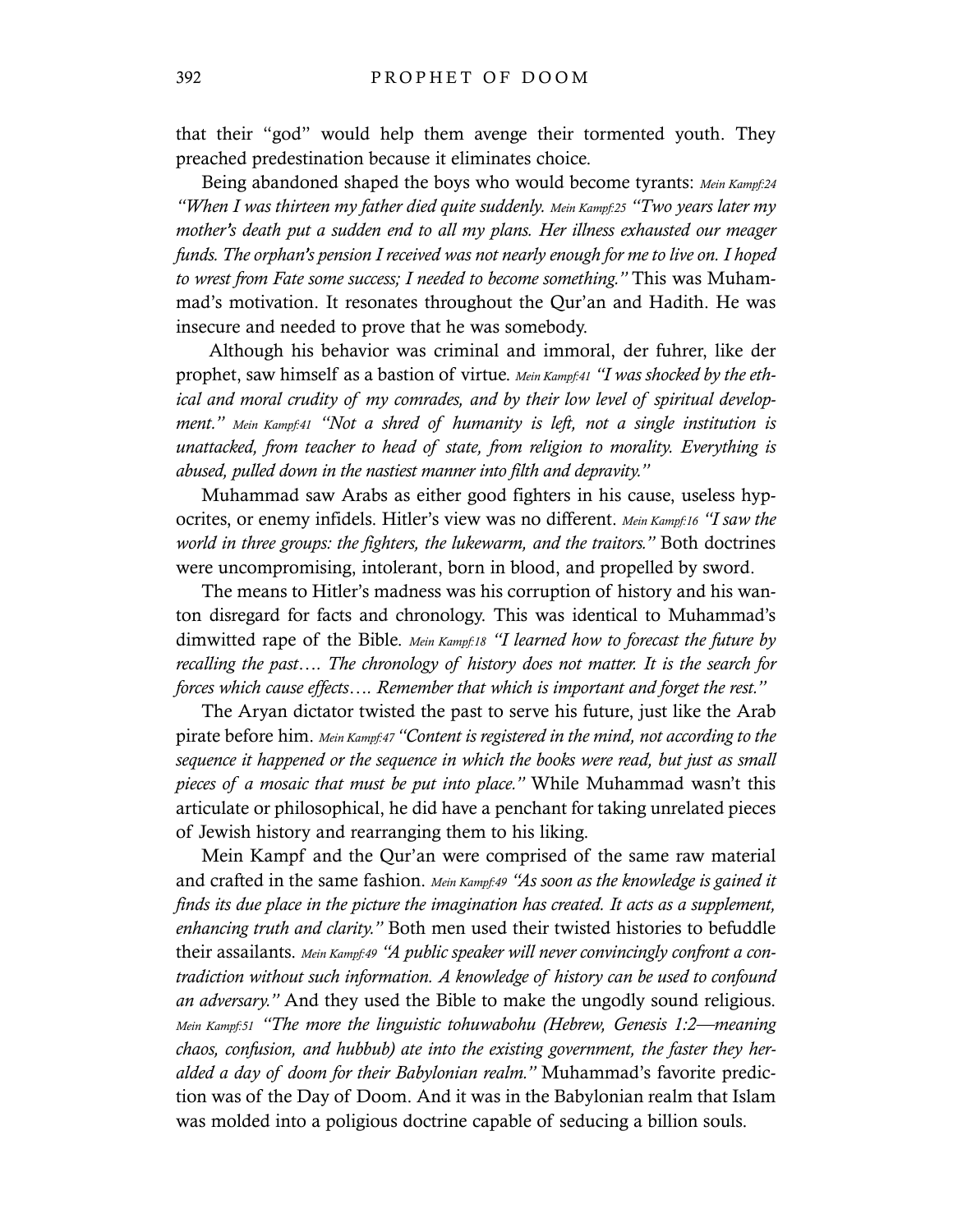Hitler's next line provides a wonderful insight into the mindset of Muhammad as his demonic spirit welled up inside him, causing him to chafe at the Hebrew Scriptures. *Mein Kampf:55 "An inner voice now urged me on…the effect was like a spiritual vitriol [anger, wrath, fury, rage, ire]. I had to fight down the rage rising in me. The enemy's wretched papers comprised a concentrated solution of lies."*

Hitler said of the Jewish inspired Socialist doctrine he would both emulate and hate: *Mein Kampf:56 "Everything was written with an iron-faced prophetic certainty. Contained in the literature was a doctrine of salvation for a new mankind. Yet they operated in the most base manner with brutal forces of calumny [slander and defamation]."* The master of propaganda said, *"They possess a virtuosity for lying that is outrageous!"* Der fuhrer must have shared der prophet's speechwriter.

While the populations of Austria and Germany were ten thousand times larger than Muhammad's Mecca, der fuhrer despised his rulers as much as der prophet disdained his chiefs. The empowered held what these men coveted. *Mein Kampf:20 "I have become an enemy of the ruling dynasty which has so disastrously influenced the state. The imperials have betrayed the cause of the people for their own ignominious ends."* Mein Kampf's never-ending argument rivaled the Qur'an's. *Mein Kampf:21 "The hypocrisy of the Habsburgs [Quraysh] fanned the flames of hatred, indignation and contempt." Mein Kampf:42 "The rats of political poisoning gnaw away at the masses."*

Hitler and Muhammad stole the preponderance of their "new" poligious doctrines from established sources. Hitler borrowed from Islam and then usurped the writings of Nietzsche and Marx (both funded, interestingly enough, by the Illuminati—a religotic founded to serve and worship Lucifer). He was dependent upon Muhammad for his intolerance and terror, Nietzsche for his philosophy, and Marx for his politics. Yet der fuhrer, like his mentor, wasn't into sharing power or praise with anyone—especially a Jew. Muhammad plagiarized the style of Zyad and the stories of Moses. Then, in identical fashion, both demagogues turned on the sources of their inspiration. And, as a not-so-coincidental aside, Yahweh's chosen people, the Jews, played a significant role in both men's revelation and rage.

The National Socialist German Workers Party, better known as Nazis, cloaked themselves in Marxist jargon. *Mein Kampf:51 "When I was young, Marxism, Social Democracy, and Socialism were identical ideas to me. But here, too, the hand of Fate opened my eyes to this betrayal of the people. I learned about the Social Democratic Party from a spectator's point of view without having the slightest insight into the meaning of their doctrine. But suddenly I came into contact with their view of life and realized that it was a pestilential whore masked in social virtue. I knew that I must rid the world of her."* Hitler's Reich was more controlling than Lenin's Russia. Labor, production, and all things economic were socialized, making his attack on Marxism as hollow as Muhammad's swipes at paganism and Judaism. And in like fashion, Muhammad initially saw no difference between his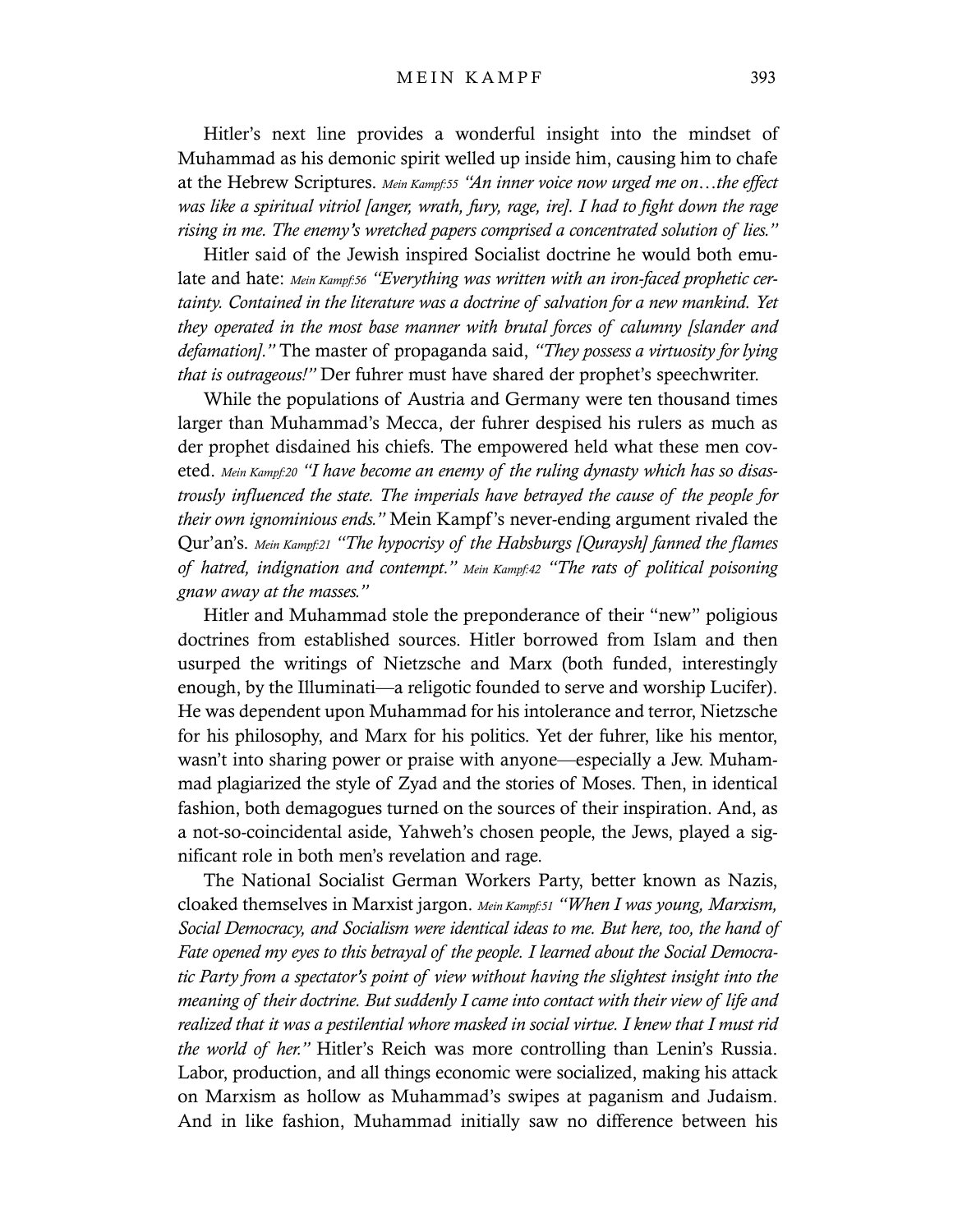pagan past, Judaism, Christianity, and Islam. The Qur'an says, "We make no distinction between them." But then, when they wouldn't surrender, Muhammad became enraged. His final surahs proclaim: "Wipe the Infidels out to the last."

Hitler blamed the Jewish Marx for having turned unions into his personal playground just as Muhammad attacked the Quraysh for hoarding the Ka'aba Inc. *Mein Kampf:52 "When I was told to join a union, I refused and was thrown out immediately…. At first I was annoyed. I drank my bottle of milk and ate my piece of bread pondering my miserable fate. It annoyed me extremely. The Marxists were exploiting workers, suppressing the proletariat. The institution raised slaves for the new slave drivers. Religion was a means of doping the people destined for exploitation. It dragged people down into the dirt and filth of the lowest depths."* Nazism, like the religion named submission, was designed to exploit and suppress slaves on behalf of their new master, doping people by way of religion into submission. As such both condemnations were hypocritical. The perpetrators were worse than those they were assailing. If I were to compress Islam into a single sentence, it would be: *"Religion was a means of doping the people destined for exploitation."*

The tactics of the three religotics—Islam, Communism, and Nazism become indistinguishable: *Mein Kampf:53 "I argued till finally one day they [the Marxist union] applied the one means that wins the easiest victory over reason: terror and force. The leaders gave me the choice of either leaving the job or being thrown from the scaffold. I was alone and resistance seemed hopeless."* This is Islam in its purest form. Terror and force compel the hopeless to forfeit their money or life. Like Muhammad, Hitler would build his religotic on this formula. *Qur'an 009.029* "Fight those who do not submit to Islam until they pay the tribute tax in abject humility."

While Hitler was trying to condemn Marxism with this next slogan, the line works equally well for the victims of Nazism or Islam. *Mein Kampf:55 "Aware of the terrible working of this poison, only a fool would condemn the victim."* This reminds me of the quote from Renan, the Islamic scholar, who wrote: "Muslims were the first victims of Islam. Many times I have observed in my travels that fanaticism comes from a small number of dangerous men who maintain others in the practice of this religion by terror. To liberate the Muslim from his religion is the best service that one can render him."

The Qur'an, like Mein Kampf, acknowledges the source of its inspiration. *Mein Kampf:55 "My eyes were opened to the inner causes of Social Democratic successes. I understood the brutal demand to subscribe, to only read red newspapers, red books, and to exclusively attend red meetings. Marxism was a doctrine of intolerance."* This is no different than the Qur'an's command for Muslims to shun contact with the Christians and Jews who had provided Muhammad's scripture.

Having studied Islam, Hitler explained the strategy that propelled Muhammad's rise. *Mein Kampf:56* "*Like women, men will submit to a strong man. They are far more satisfied with a doctrine which tolerates no rival. With freedom, men feel at a loss as what to do with it. They feel deserted, spiritually terrorized. They will not recognize*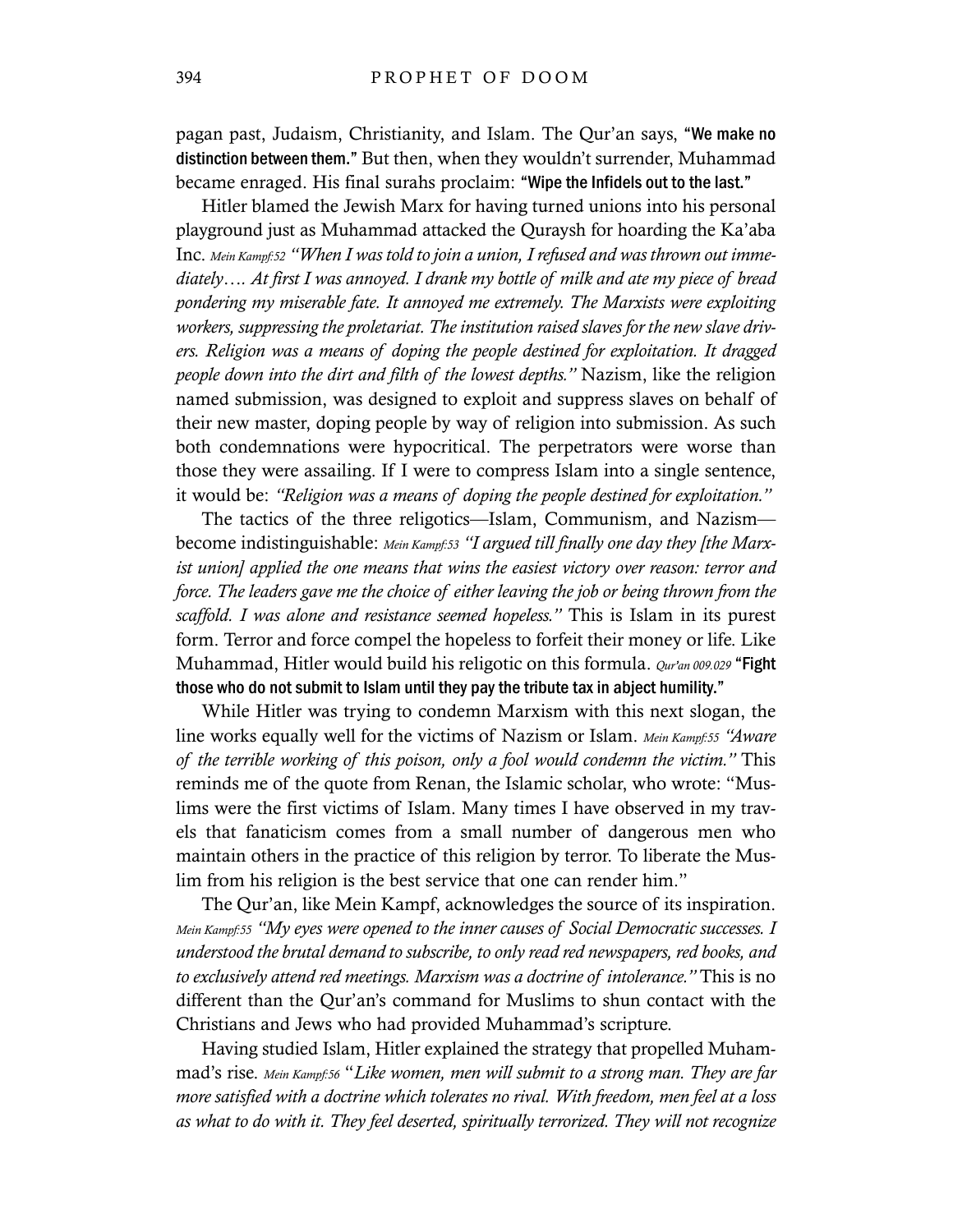## MEIN KAMPF 395

*the outrageous curtailment of their human liberties, for in no way does the delusion of an intolerant doctrine dawn on them. They see force, brutality, and the aim of the doctrine to which they finally and always submit."* Once again, we see that Islam and Nazism are cut from the same cloth. Force and brutality are the tools of submission. Terror and the outrageous curtailment of human liberties lie at the heart of both doctrines. Neither tolerates a rival. *Qur'an 008.039* "Fight them until all religion is for Allah alone."

The tyrants' methods were identical, as were their means: *Mein Kampf:56 "If Social Democracy [Marxism] is confronted by a doctrine of greater truthfulness, carried out with the same brutality, then the latter will be victorious."* Truth is not relative, thus "greater truth" only means: "My way is better (for me) than yours." This statement, which coincides entirely with Islam, means that the tyrant's way will be imposed on any conflicting doctrine by brutal force. Since Nazism wasn't "greater truth," it failed, but it took 55 million souls down with it. And since Islam isn't "greater truth" either, it will also fail, but the price will be higher still. *Bukhari:V4B53N386* "Our Prophet ordered us to fight you till you worship Allah Alone or pay us the Jizyah tax in submission. Our Prophet informed us that our Lord says: 'Whoever amongst us is killed as a martyr shall go to Paradise to lead a luxurious life, and whoever survives shall become your master.'"

Speaking of the Socialist doctrine he emulated, Hitler announced that he would do what Muhammad did: *Mein Kampf:56 "The technical tools of Social Democracy became clear to me. I understood the infamous mental terror which this movement exercised on the population which could neither morally nor physically resist such attacks. There was a bombardment of lies and calumnies toward the adversary who seemed most dangerous [threatening to the doctrine], till finally the nerves of those who had been attacked gave out and they, for the sake of peace, bowed down to the hated enemy. But these fools will not find peace after all."* Unless I'm mistaken, this sounds similar: *Ishaq:461* "Muhammad besieged them for twenty-five nights. When the siege became too severe for them, Allah terrorized them. Then they were told to submit to the judgment of Allah's Messenger." *Bukhari:V5B59N448* "They surrendered to the Prophet. 'I give my judgment that their men should be killed, their women and children should be taken as captives, and their properties distributed.'" Muhammad, Hitler, Lenin, and Mao, poligious prophets all, deployed the same tactics to suppress their people and terrorize the world.

Mein Kampf foreshadows the future that awaits those who tolerate evil, for those who seek peace with terrorists: *Mein Kampf:57 "The play begins again and is so often repeated the fear of the mad dog paralyzes suggestion. The Social Democrat [read Muslim or Nazi] knows from his own experience the value of strength. The doctrine praises every pacifist. Marxism is only afraid of strength."*

Hitler knew that tyrannical regimes thrived on ignorance. *Mein Kampf:57 "Most of all it recommends those who are weaklings in mind and power. Social Democracy knows how to create the appearance that it is the only way in which peace can be maintained,*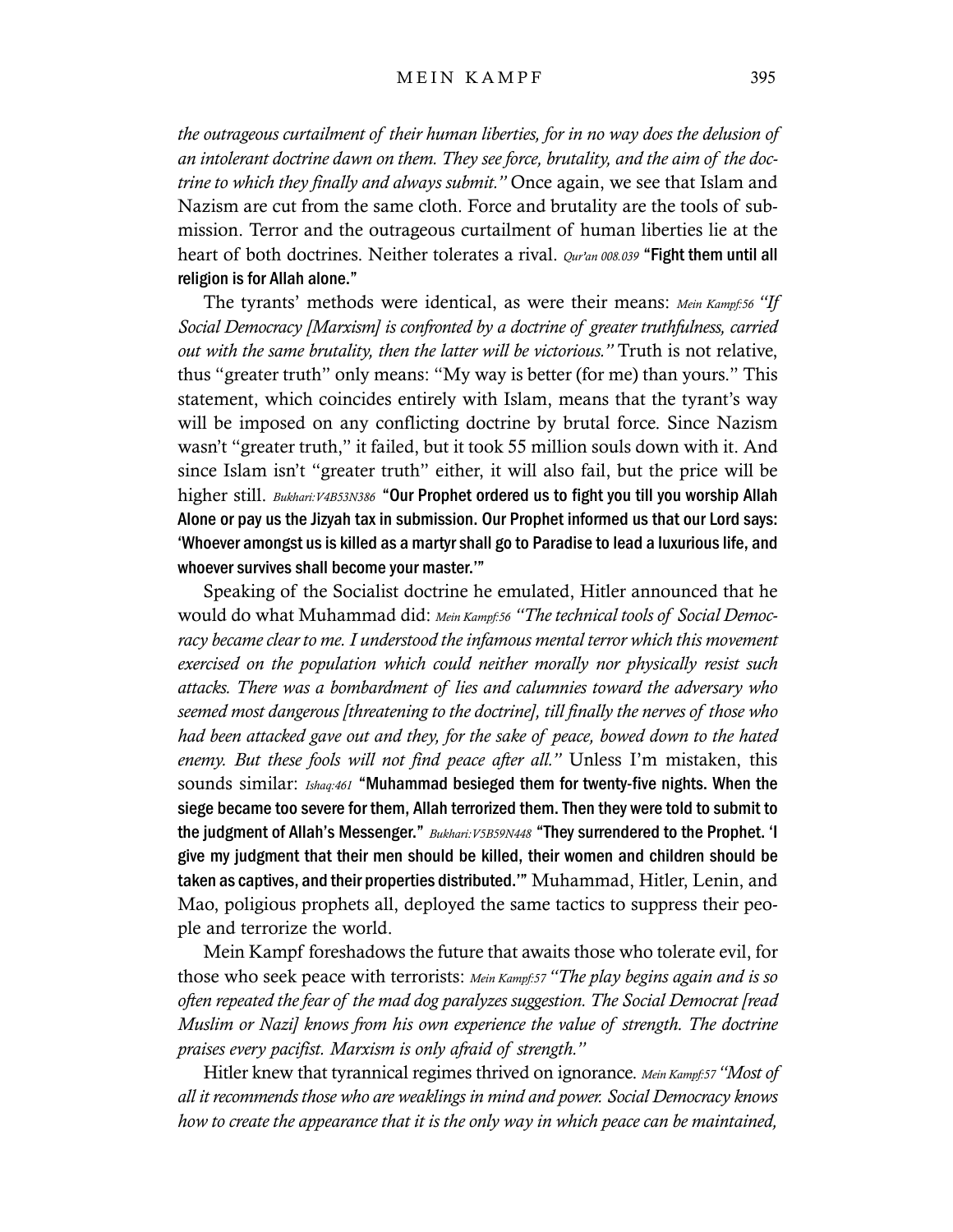*yet relentlessly it conquers."* Today, those who promote peace with Islam simply facilitate their conquests.

Hitler, as we shall see, linked Judaism to Marxism. With that in mind consider these prophetic words: *Mein Kampf:58 "These [terror] tactics are based on an exact calculation of all human weaknesses. They will lead to success with mathematical certainty unless the other side learns to fight poison gas with poison gas."*

As with Muhammad and Islam, terror was the central ingredient in Hitler's Nazi religotic: *Mein Kampf:58 "The importance of physical terror against the individual and the masses also became clear to me."* Muhammad agreed: *Bukhari: V4B52N220* "Allah's Apostle said, 'I have been sent with the shortest expressions bearing the widest meanings, and I have been made victorious with terror.'"

Der fuhrer emulated his mentor: *Mein Kampf:58 "Here, too, we find exact calculations of the psychological effect. Terror in the workplace and in the mass demonstration will always be accompanied by success as long as it is not met by an equally great force of terror."* I find it stunning that America sent emissaries to work with this man throughout the 1930s. I find it stunning that Great Britain capitulated to his will. It's as if they had never read his manifesto. It's as if they were ignorant of his motives and means. Yet, it's directly analogous to Americans negotiating with Saudis, Egyptians, Iranians, and the so-called Palestinians without having read the Qur'an or Hadith.

Seventy-five years ago America's best and brightest ignored the words on these pages; in fact, they denied them, as did the nation's media. And this allowed a demented, violent, and hateful poligious cancer to fester. Rather than expose and eliminate it when it was weak, we allowed it to garner money, arms, and men. Nazis used them to kill us. And while that's inexcusable, there is something far more disturbing, immoral, and foreboding here. We are doing it all over again.

We are just fifty-eight pages into Mein Kampf, and yet we know what Hitler is going to do and how he is going to do it. You wouldn't think that it would have been too much to ask our leaders to have read fifty-eight pages and thereby saved the lives of fifty-five million people. Yet they didn't, and he lashed out as promised. And this is not just a lesson in comparative history— Nazism to Islam—for our leaders haven't cracked the covers of the terrorist manifesto that is motivating killers today. I can only hope and pray that this comparison between Hitler and Muhammad, Mein Kampf and the Qur'an, will awaken free peoples before terror succeeds once again.

Some may protest that Hitler was more ruthless, and thus a comparison is unfair. But one man's comparative "success" was merely a function of time and place, not doctrinal depravity. With swords and spears rather than tanks and planes, Muhammad was forced to be considerably more deliberate and homespun in his application of terror. Working with freedom-loving and peaceful Arabs rather than disciplined and warlike Aryans, early Islam was a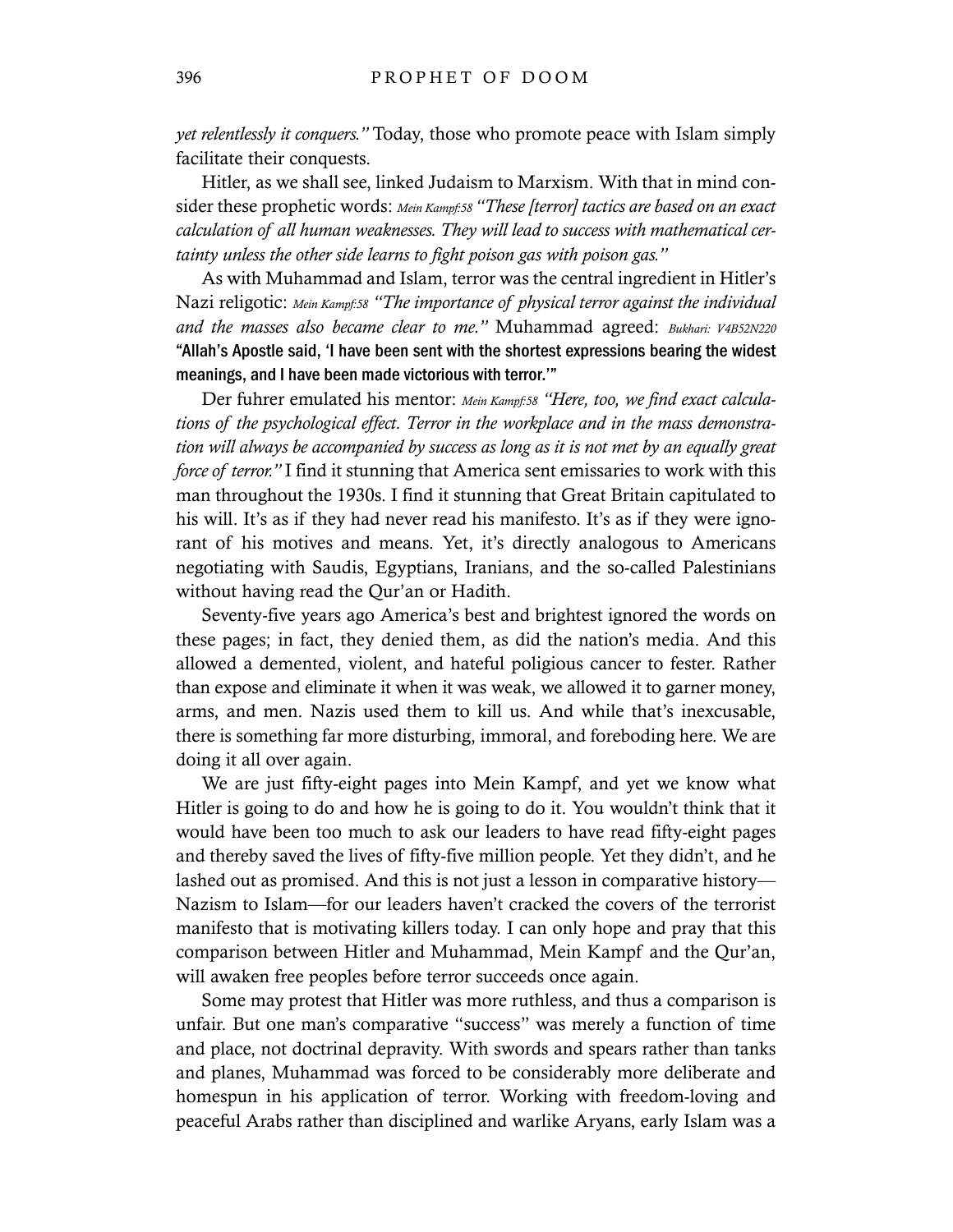less efficient killer. Without the population density of Europe in the twentieth century, the first Muslim militants were less murderous, as well. But transfer a billion dollars a day to the Islamic cause, give them time to develop nuclear and biological weapons and time to indoctrinate millions of martyrs to use them, and see what happens in a world of six billion souls.

The Bible says a quarter of the earth's population will die in the ensuing war, a third of the planet's surface will be scorched, and pestilence will render even more uninhabitable. Knowing what you know now, do you want to bet against it, risk your freedom and your life on the off chance that Muslims will not act like Muhammad?

Der prophet identified Jews with plagues: *Bukhari:V4B56N679* "Allah's Apostle said, 'Plague is a means of torture sent on the Israelis.'" Hitler spoke of the terror he wished to impose on Marxists (who like the Jews were both his inspiration and his rival): *Mein Kampf:58 "Then, of course, the Marxists will cry havoc; scornful of the state [for not protecting them]. With the resulting disorder they will reach their goal of finding some idiot official who in the stupid hope of gaining something for himself, a favor from the dreaded enemy, will help break the adversary of this dreaded plague."* Hitler is implying that confronted with a terrorist doctrine like Islam, a nation like America is likely to comfort the terrorists and attack those with the courage to thwart them. He's right.

Just as Muhammad taught his militants to attack infidels, Hitler said: *Mein Kampf:58 "Only those who know the soul of a people, not from books but from life [his abused youth], can understand the impression such success [terrorism] makes on the sensibilities of adherents and adversaries. In the ranks of their adherents the victory gained is looked upon as the triumph of the righteousness of the cause. While the beaten adversary despairs entirely, viewing all further resistance futile."* As we have discovered in the Hadith and Qur'an, the terrorist raids perpetrated by militants against merchants, and by Muslims against Jews, had this very effect on both ally and adversary. *Qur'an 033.022* "When the faithful saw the retreating allied armies this enhanced their faith and obedience...Allah drove the infidels back in their fury so that their resistance was futile."

*Mein Kampf:59 "The more I became acquainted with the methods of physical terror, the more I asked forgiveness from the hundreds of thousands who succumbed to it."* They say that confession is good for the soul. Of course you need to have one for it to work. Muhammad didn't so he said: *Qur'an 8:12* "I shall terrorize the infidels. So wound their bodies and incapacitate them because they oppose Allah and His Apostle." *Qur'an 8:57* "If you gain mastery over them in battle, inflict such a defeat as would terrorize them, so that they would learn a lesson and be warned."

Then speaking of the abuse that gave rise to Islam and Nazism, der fuhrer proclaimed: *Mein Kampf:59 "I owe [my inspiration] to that period of suffering because I learned to distinguish between victims and seducers."* Like Muhammad, Hitler, having been a victim, became a seducer so that he might victimize.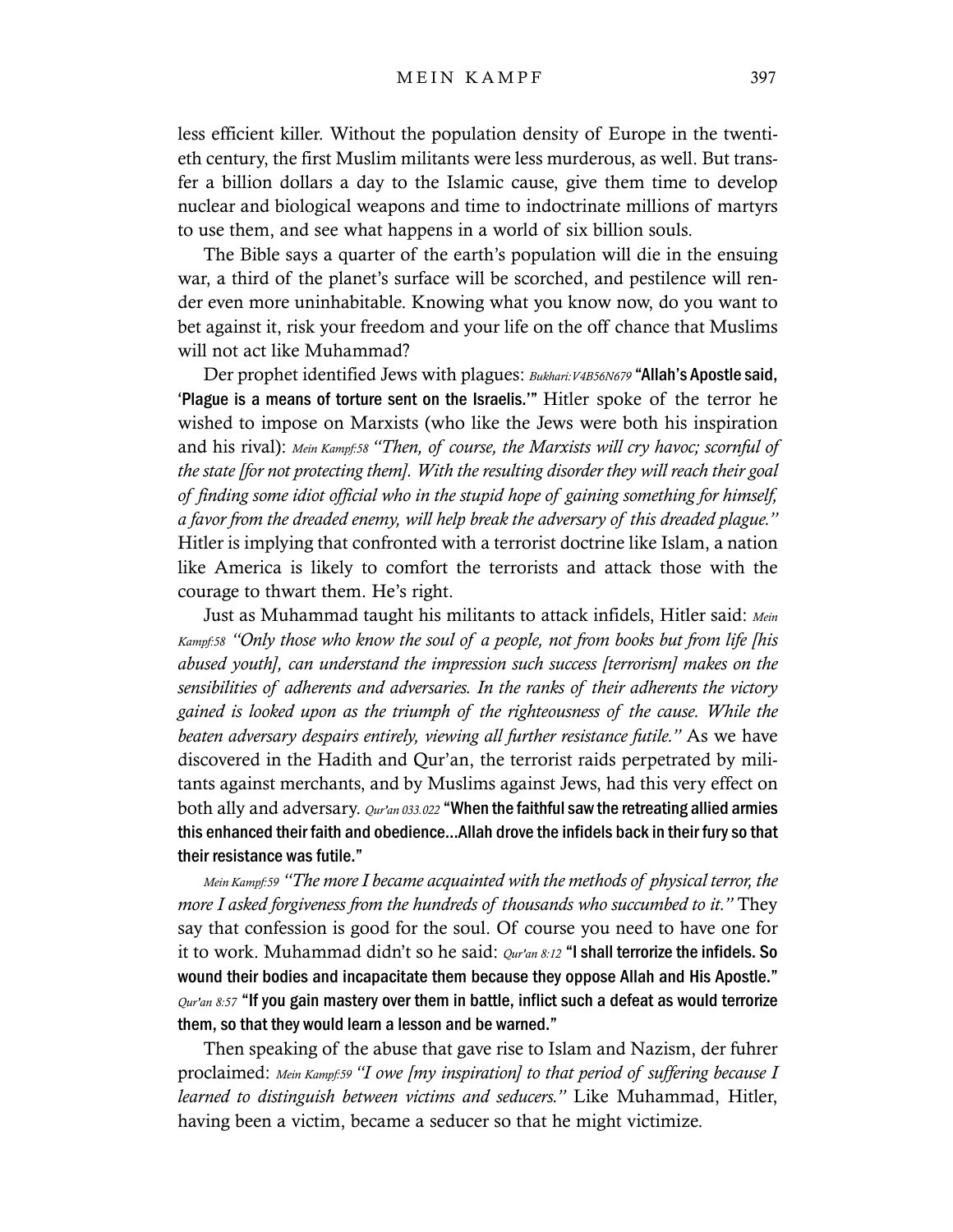Both tyrants personified evil. Yet in their twisted minds, it was their enemies who: *Mein Kampf:60 "sowed the seeds of hatred, creating the justification for their actions…. Fate gave me these lessons." Mein Kampf:62 "The battle against them has to be fought with weapons to have any hope of success…. The struggle for the abolition of evil will be decided in favor of the stronger force."* The prophet loved weapons too: *Qur'an 8:59* "The infidels should not think that they can get away from us. Prepare against them whatever arms and weaponry you can muster so that you may terrorize them. They are your enemy and Allah's enemy." Both justified their actions by redefining good and evil. Fighting was good; pacifists were evil. Anything that served to satiate their cravings for power, sex, and money was good; anything that precluded them from taking these things was bad.

This next line explains how Muhammad enticed his mercenaries, building an economy based upon piracy and plunder. It's why everyone in Islam's path ultimately submitted. *Mein Kampf:63 "In politics, the application of economic means of pressure permits extortion so long as the doctrine is reckless and the people are stupid and sheepish."* Muhammad promoted similarly reckless odds by inferring that all non-Muslims were stupid. *Qur'an 008.065* "O Prophet, urge the Believers to fight. If there are twenty among you with determination they will vanquish two hundred. If a hundred, they will slaughter a thousand infidels: for these are a people devoid of understanding."

*Mein Kampf:64 "So great was the fear [of terror] that people dreaded war. So the doctrine can ratchet up demands higher and higher. It's a devilish attempt to weaken and paralyze the victim's holiest claims. Considering the limited thinking power of the masses, the success of this strategy is not surprising."* This is precisely what we've been reading about. The first Muslims used terror to paralyze everyone within their reach. *Qur'an 059.002* "It was Allah who drove the People from their homes and into exile. They refused to believe. You did not think that they would go away. And they imagined that their strongholds would protect them. But Allah came at them from where they did not suspect, and terrorized them. Their homes were destroyed. So learn a lesson. This is My warning.

Hitler said this of Communism, but it is equally true of Islam: *Mein Kampf:64 "They fear actually lifting people from the depths of their present cultural and social misery because it would wrench from them their base of power."* So long as the militancy of disgruntled men can be channeled at an external enemy, tyrants retain power. Claiming to liberate men, Nazism and Islam: *Mein Kampf:65 "profane liberty with these words, 'If you don't join with us, we will crack your skull!'"* In the Hadith, we find: *Ishaq:470* "We attacked them fully armed, sharp swords in our hand, cutting through heads and skulls." *Ishaq:471* "We were steadfast trusting in Him. We have a Prophet by whom we will conquer all men."

Der fuhrer was as fixated on Marxism as the prophet was on Judaism. *Mein Kampf:65 "I had a longing to penetrate the nucleus of this doctrine, but the official literature was of little use, for it lies."* Muhammad falsely condemned the Jews for lying too. *Ishaq:240* "The Jews are a treacherous, lying, and evil people."

Sounding like Muhammad and his never-ending argument, Hitler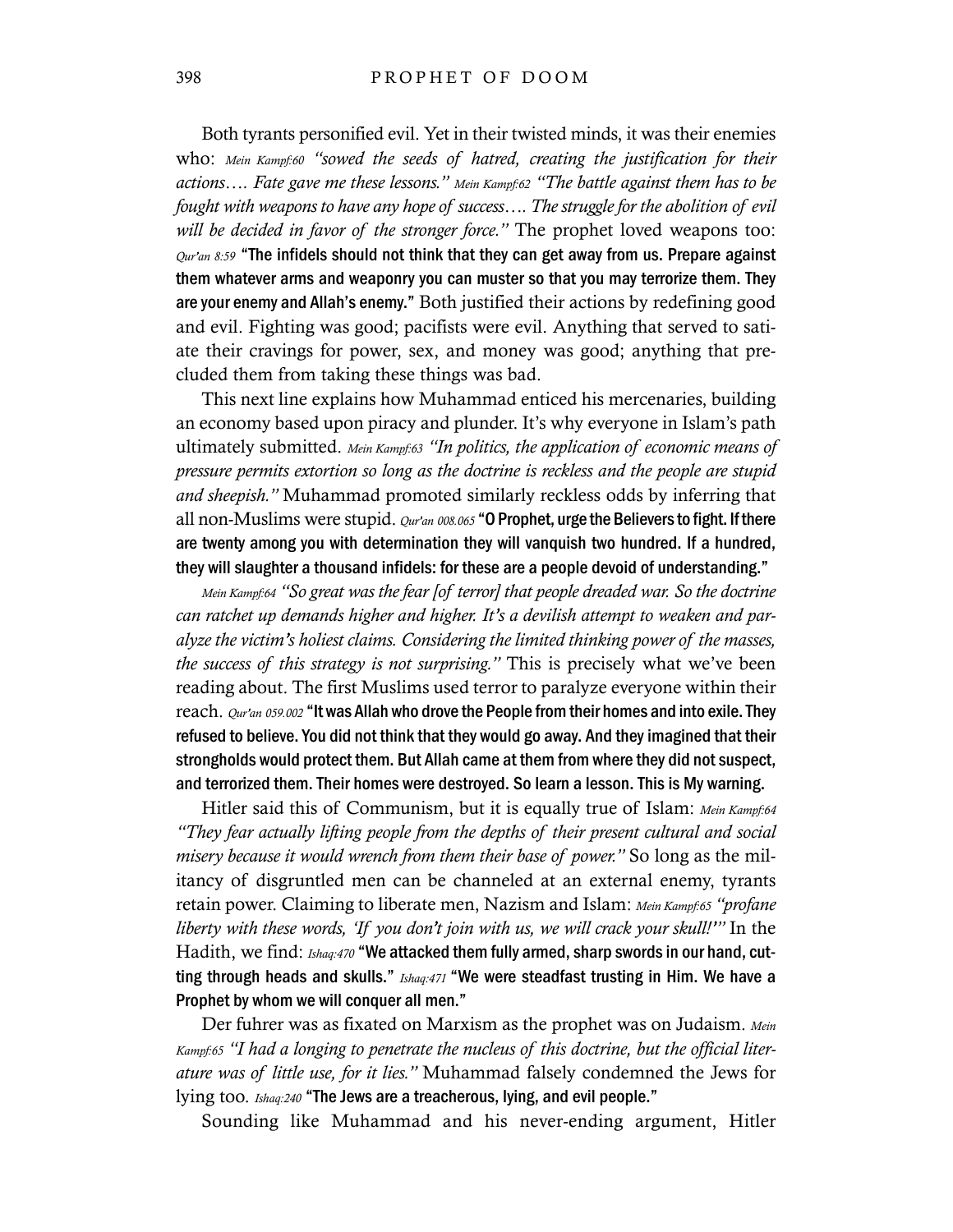## MEIN KAMPF 399

protested like a schoolyard bully: *"I was disgusted by their pettifogging methods and writing. Words with unclear content or unintelligible meaning were piled up ingeniously and meaninglessly. It is a dung heap of literary Dadaism. Theoretical untruth and nonsense, combined with sad, foreboding, and depressing fear form a doctrine comprised of egoism and hatred. It could bring about the end of mankind. It is a doctrine of destruction."* This is an exacting description of the Qur'an. *002.059* "The [Jewish] transgressors changed and perverted the word from that which had been spoken to them to a word distorted; so We sent a plague upon them from heaven, for their evil-doing." Muhammad and Hitler epitomized what they protested.

One rant followed another: *Mein Kampf:66 "Understanding Jewry alone is the key to comprehending the real intention of Social Democracy. He who knows race will raise the veil of false conceptions, and out of the mist and fog of empty phrases, there rises the grinning, ugly face of Marxism."* Why do you suppose these men chose to annihilate Yahweh's chosen people? Coincidence? Jews had neither army nor country. They represented a tiny fraction of one percent of the earth's population. Yet one of these men ordered his followers to kill every Jew. The other nearly *did*. *Ishaq:463* "I pass judgment that their men shall be killed, their women and children made captives, and their property divided." **Bukhari:V5B59N362** "So the Prophet killed the Qurayza men. He distributed their women, children and property among the Muslims."

Hitler said: *Mein Kampf:66 "When I came upon the word 'Jew' I felt a slight dislike and could not ward off a disagreeable sensation which seized me whenever they were in my presence. Their external appearance had become human, but they had a strange religion."* Hitler would call them: *"halfwits, nags, malicious, envious annoyances,"* and *"dangerous disgusting liars"* whose *"smell makes me ill." Mein Kampf:75 "The physical uncleanliness of the chosen people was as repelling as their moral blemishes."*

Muhammad said Allah committed "bestiality, turning Jews into apes and swine." He said that the Jews were "deaf, dumb, and blind." And referring to the People of the Book he said, "They are a people in whose hearts is a disease." Hitler said, *Mein Kampf:75* "*The little Jew, blinded by the sudden light, was like a maggot in a rotting corpse." Mein Kampf:76 "Jews are a spiritual pestilence—infected with a disease worse than the Black Plague. They are spiritual and moral poison, the carriers of the worst sort of germs, infecting the minds of the world." Bukhari:V4B56N679* "Allah's Apostle said, 'Plague is a means of torturing the Israelis."

Muhammad's Allah and Hitler's Fate hated Yahweh's chosen. It's as if they thought they could hurt him by hurting them. *Mein Kampf:79 "Jews were cursed by Fate. They were hit so hard by Fate they have no understanding. Their boundless hate for themselves soiled their history and abused their heroes." Ishaq:264* "The Jews were obstinate. So Allah revealed, 'People of the Book, believe in what we have sent down or We will efface your features, turning your face into your ass, cursing you.'"

Der fuhrer justified his racism by suggesting that the Jews controlled the world press and Marxism. Muhammad simply sent out assassins to murder Jewish poets. *Mein Kampf:80 "I traced the names of the authors of Marxist papers and*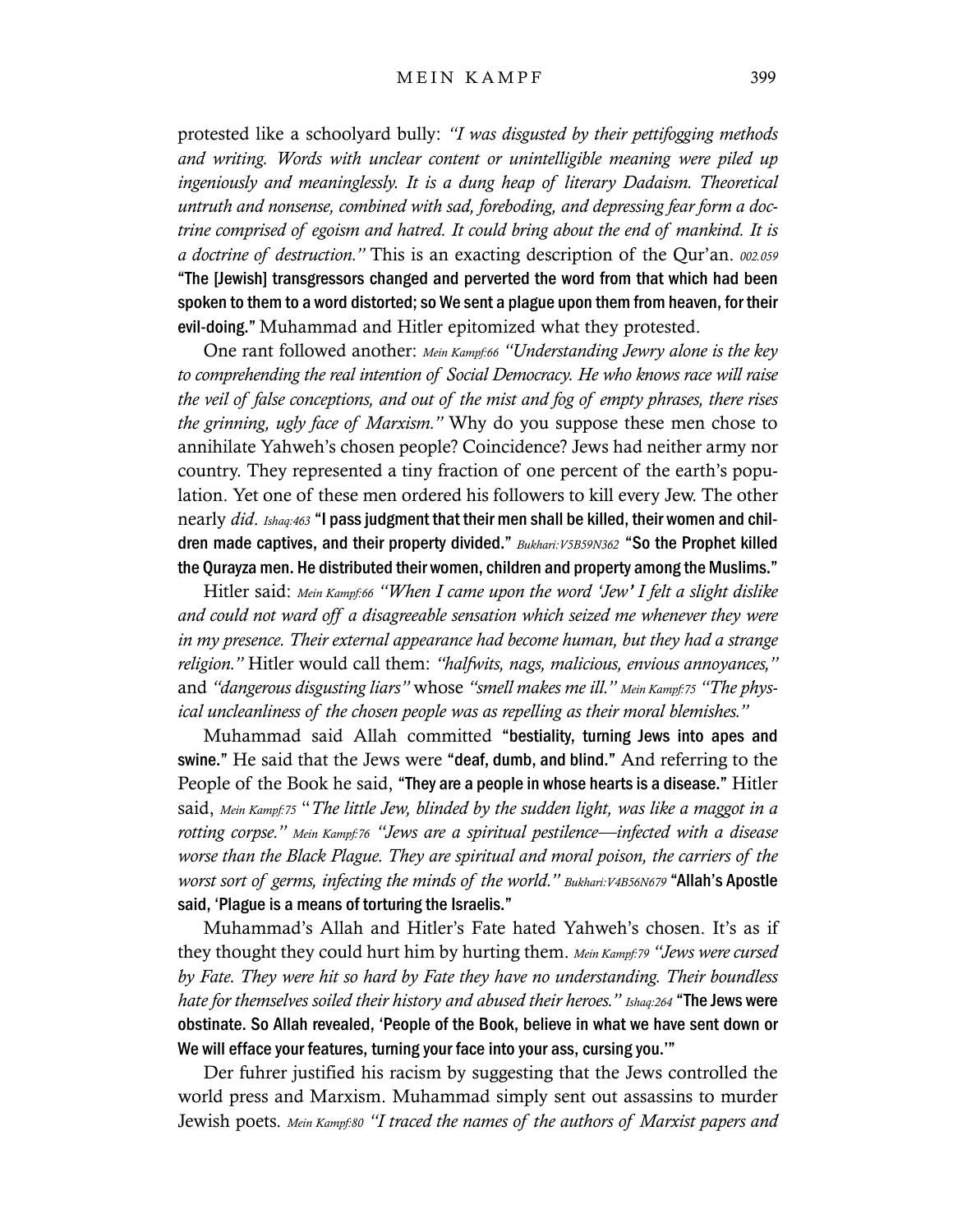*they were all Jews. I became acquainted with their doctrine and used it as a weapon in the battle for my own internal conviction."* With every word, Hitler became more like Muhammad. *Mein Kampf:81 "It isn't possible to free a Jew from his convictions. I naively tried to make clear to them the madness of their ideas. I talked until my tongue was weary but it only served to strengthen their determination. They refused to understand…. Their glibness of tongue and skill for lying caused me to hate them."*

The Qur'an also claimed that the Jews would never believe. *Ishaq:248* "Allah has sealed their hearts and their hearing, blinding them so that they will never find guidance. And that is because they have declared you a liar and they do not believe in what has come down from their Lord. For opposing you they will have an awful punishment."

Islam and Nazism were devoted to dehumanizing Jews. *Mein Kampf:82 "They are seducers who condemned truth and denied the word. They are not to be pitied, but to be given their due—to smash the seducer and corrupter against the wall." Ishaq:248* "Allah increases their sickness. A tormented doom awaits the Jews. Allah said, 'They are mischief makers. They are fools. The Jews deny the truth and contradict what the Apostle has brought. I will mock them and let them continue to wander blindly.'"

Mein Kampf and the Qur'an spew similar venom. *Mein Kampf:82 "Jews are victims of error, instigators of illness, led by devils incarnate, with the brains of a monster. They would destroy the world if not for the salvation of a fight with all the weapons at our disposal. They veil their thoughts and conceal their intentions." Qur'an 2:64* "But you [Jews] went back on your word and were lost losers. So become apes, despised and hated. We made an example out of you." *Ishaq:240* " The Jews are a treacherous, lying, and evil people." *Qur'an 59:14* "The Jews are devoid of sense. There is a grievous punishment awaiting them. Satan tells them not to believe so they will end up in Hell."

Muhammad changed his Qiblah from Jerusalem to Mecca, from pretending to be a Jewish prophet to being their most ardent enemy. Hitler said: *Mein Kampf:83 "This was the greatest change I was ever to experience inside me. I had turned into a fanatical anti-Semite…. Destiny itself gave me the answer. The Jewish doctrine of Marxism is chaos. If the Jew is allowed to conquer humanity, his crown will be man's funeral wreath."* For der fuhrer and der prophet, the elimination of the Jewish race was inspired: *Mein Kampf:80 "Eternal Nature inexorably revenges the transgressors of her laws. I am acting on behalf of the Almighty Creator. By warding off the Jews I am fighting for the Lord's work."* This leaves us with a rather unpleasant choice. Either there are two "Lords" who despise Jews or the Nazi and Islamic god is the same spirit.

Hitler, like Muhammad, hated choice as much as he despised freedom: *Mein Kampf:99 "Democracy is a universal plague. It creates a monstrosity of filth and fire. Fate showed me how ridiculous a parliament is as an institution." Mein Kampf:104 "The invention of democracy is a crying shame…. A majority can never replace the Man."* Never forget: Nazism, like Islam, was created to serve one man. *Mein Kampf:106 "The one true leader, provided by Fate, is to be placed in that position."* Muhammad said on behalf of his god: *Qur'an 2.104* "You of [the Islamic] Faith, say not (to the Prophet)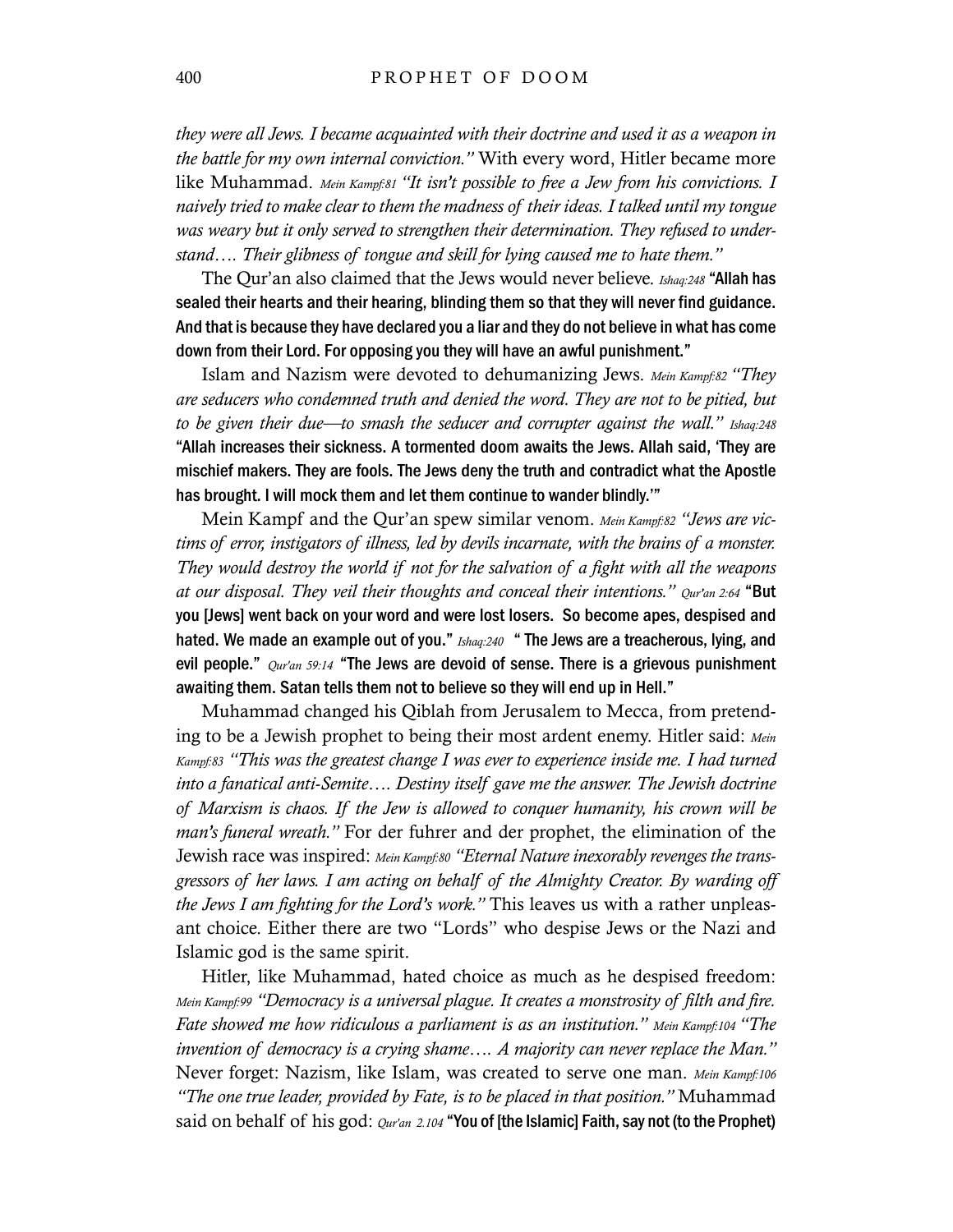words of ambiguous import like 'Listen to us,' but words of respect; and obey (him): To those who don't submit there is a grievous punishment." The core message of the Medina surahs is: submit and obey, fight and pay.

Muhammad and Hitler thought that they were superior to the people they controlled. The prophet called his people every derogatory word he knew. Hitler was slightly more refined. *Mein Kampf:107"The mass of people are not sufficiently developed to arrive at a political opinion by themselves and thus are not suited to select the leader." Mein Kampf:113 "It is easier for a camel to go through the eye of a needle than it is for a great man to be discovered in an election." Mein Kampf:116 "Democracy shuns sunlight. Only a Jew could praise such a dirty and false institution."*

Muhammad chose the grandiose titles of prophet, apostle, and messenger of God. Hitler followed suit, suggesting that he was called to be the oracle or messenger. *Mein Kampf:117 "The word "fuhrer" (leader) has a very special connotation. Der Fuhrer is a man who gives expression to the divinity enshrined in his people. Der Fuhrer speaks as the Oracle or Messenger of his dreams. Der Fuhrer must have a feeling of certainty. He must not shrink from bloodshed or even war in pursuit of his goal. Der Fuhrer is the German Messiah whose kingdom is to last a thousands years. He is like Christ. He must allow Fate to dictate the course he is to pursue…. Any German who resists Der Fuhrer is a pariah, a blasphemer against Providence."* Muhammad wasn't the only tyrant with a messiah complex.

Muhammad and Hitler were the only dictators who climbed to power by creating false and vicious religions. *Mein Kampf:120 "By using religious forces for political purposes, Der Fuhrer awakens a spirit most would not have believed possible." Mein Kampf:123 "But once it is in danger of being oppressed, it is justified in fighting with all available weapons…. For any man who is not willing to fight, righteous Providence has already decreed his doom. The world is not intended for the cowardly."* Good Nazis and good Muslims, fight. *Qur'an 002.191* "Oppression is worse than killing." *Bukhari:V4B52N50* "The Prophet said, 'A single endeavor of fighting in Allah's Cause is better than the world and whatever is in it.'" *Qur'an 9:88* "The Messenger and those who believe with him, strive hard and fight with their wealth and lives in Allah's Cause." *Qur'an 9:5* "Fight and kill the disbelievers wherever you find them, take them captive, harass them, lie in wait and ambush them using every stratagem of war."

Hitler, like someone else we know, possessed a delusional self image. *Mein Kampf:134 "Only the best and the most courageous characters are suited to act as leaders. If the fight for the new view of life [religotic] is not led by heroes then death-defying fighters will not be found."* Both men had a rather nasty habit of over-hyping themselves and their causes in hopes of attracting warriors. *Mein Kampf:135 "The mission of a successful movement is to gain leaders and fighters. It must embrace its destiny with force, defiance, and martyrdom. It must fight, not negotiate." Qur'an 008.057* "Inflict on them such a defeat as would be a lesson for others that they may be warned. If you apprehend treachery from a people with whom you have a treaty, retaliate by breaking it off."

Continuing to connect fighting to religion, Hitler proclaimed: *Mein Kampf:127*